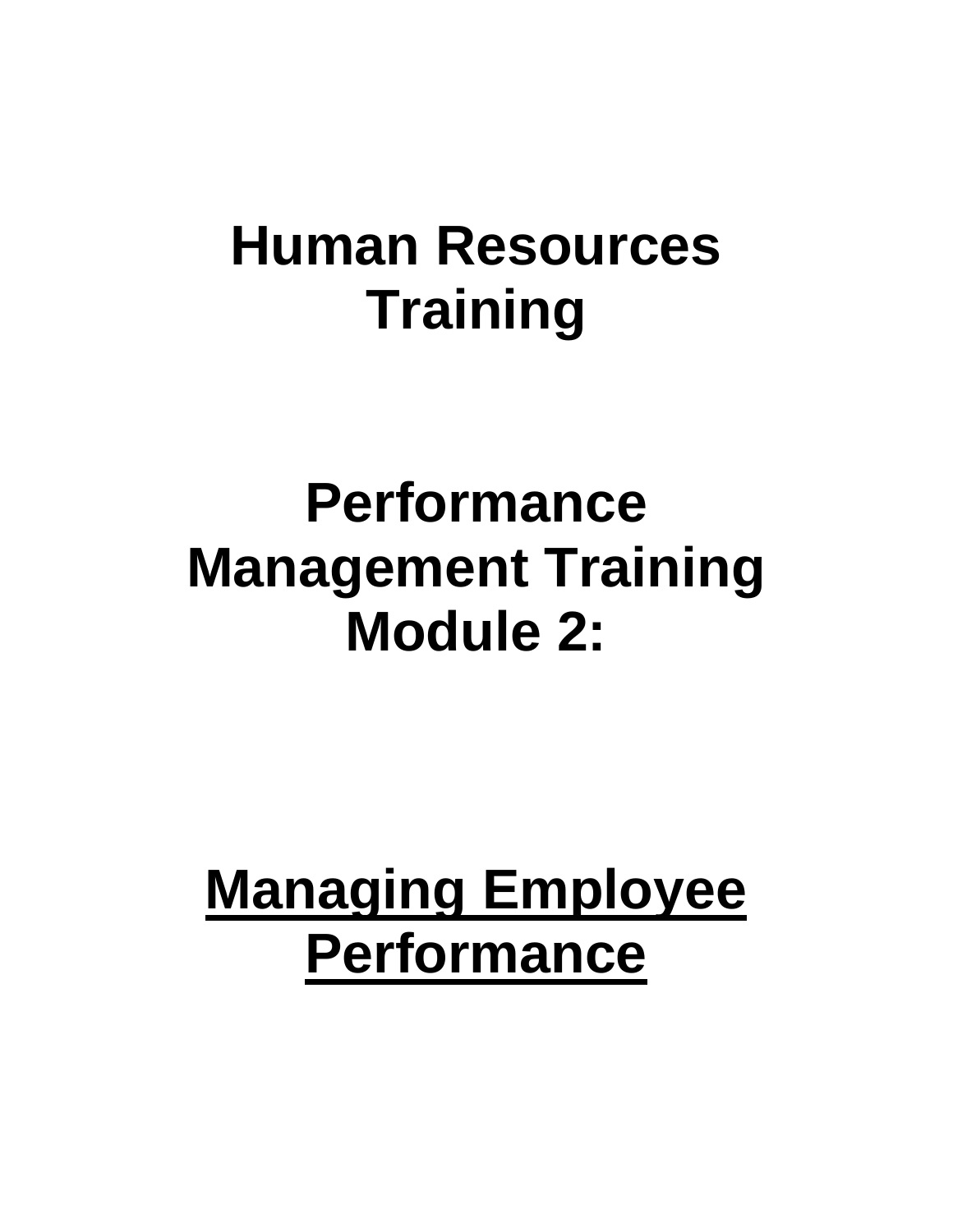# **Table of Contents**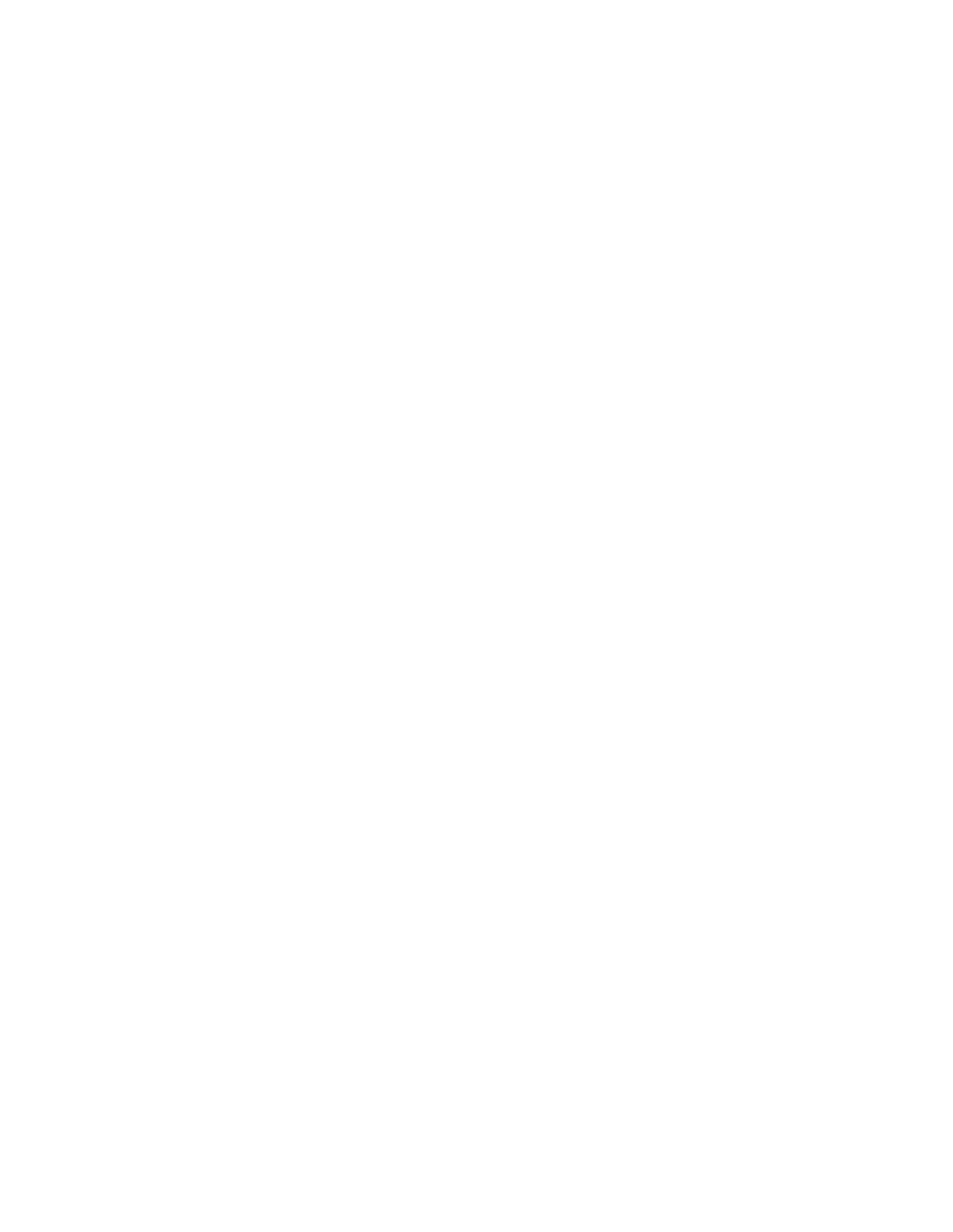# **Managing Employee Performance**

## <span id="page-3-0"></span>**Learning Objectives:**

The focus of this training module is to:

- Describe the elements of a successful performance management system.
- Write workplace and performance expectations and standards utilizing a variety of tools.
- Utilize the Reinforcing and Redirecting feedback model for effective communication with employees.
- Describe the elements of an effective performance appraisal.
- Work with employees to define job training and career development goals.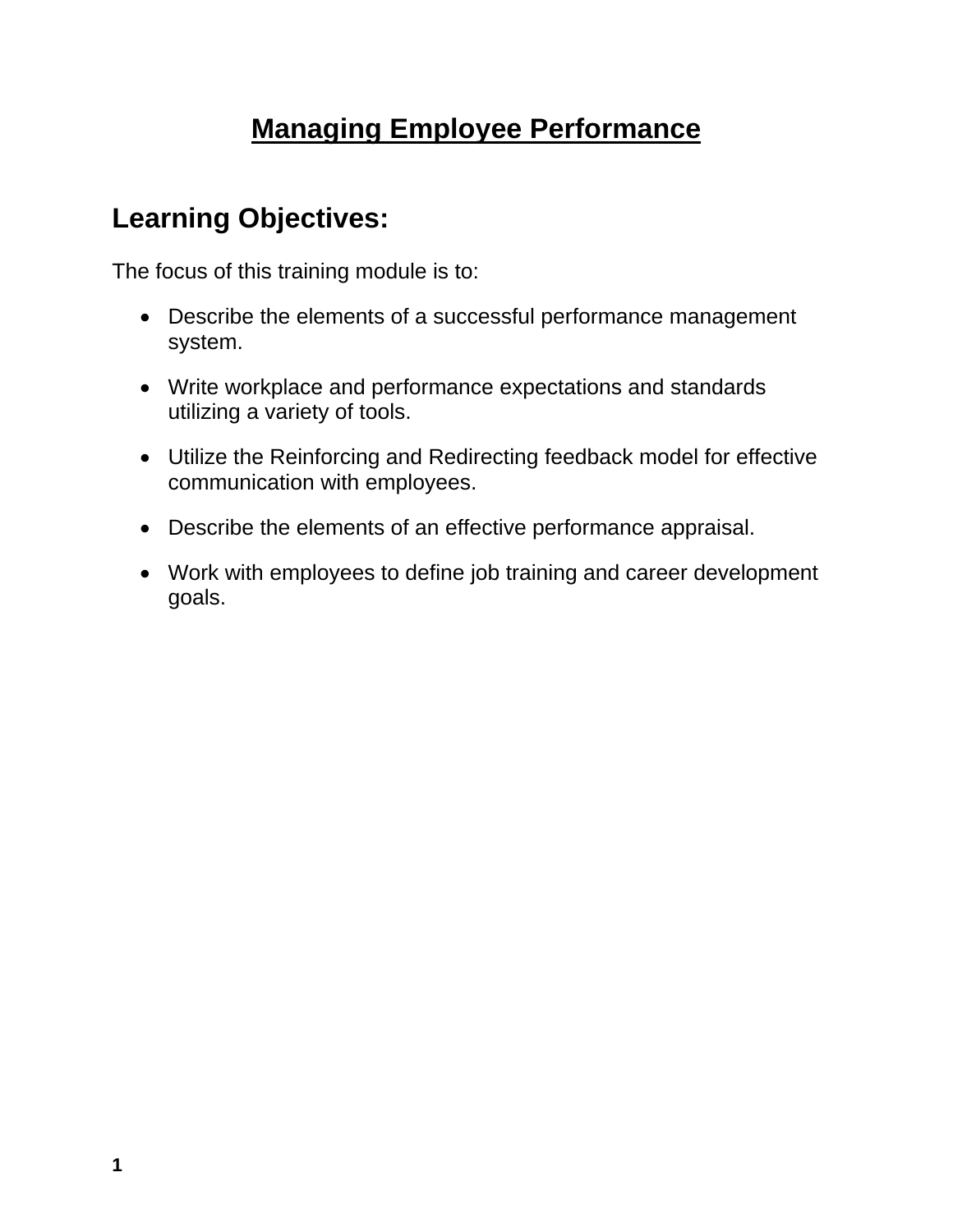# **Managing Employee Performance**

The following diagram shows the cyclical nature of managing employee performance and various elements of the Performance Management Cycle:

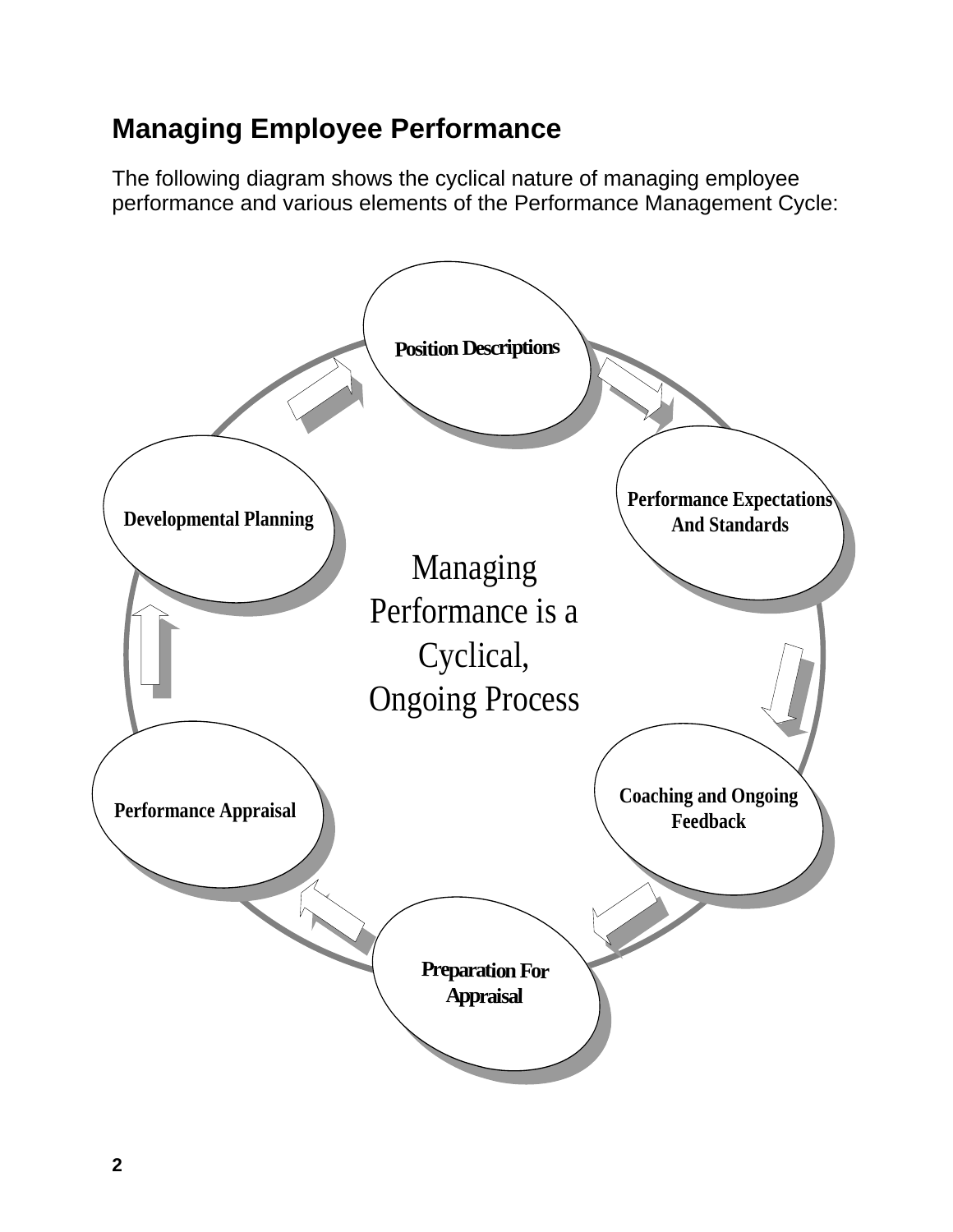## <span id="page-5-0"></span>**Expectations of You as a Leader**

- $\hat{X}$  Ask for performance. You can not assume that employees know or should know what you expect.
- $\mathbf{\hat{x}}$  Clearly articulate workplace and performance expectations.
- $\mathbf{\hat{x}}$  Acknowledge good performance by reinforcing "good" behaviors/actions.
- $\mathcal{A}$  Model the behaviors and actions you expect of others. (Walk the Talk)
- $\mathbf{\hat{x}}$  Refuse to accept poor performance by redirecting "unacceptable" behaviors/actions.
- $\mathcal{R}$  Prepare for and deliver annual performance appraisals. (No Surprises)
- $\mathbf{\hat{x}}$  Assist your staff in identifying job development and career development goals.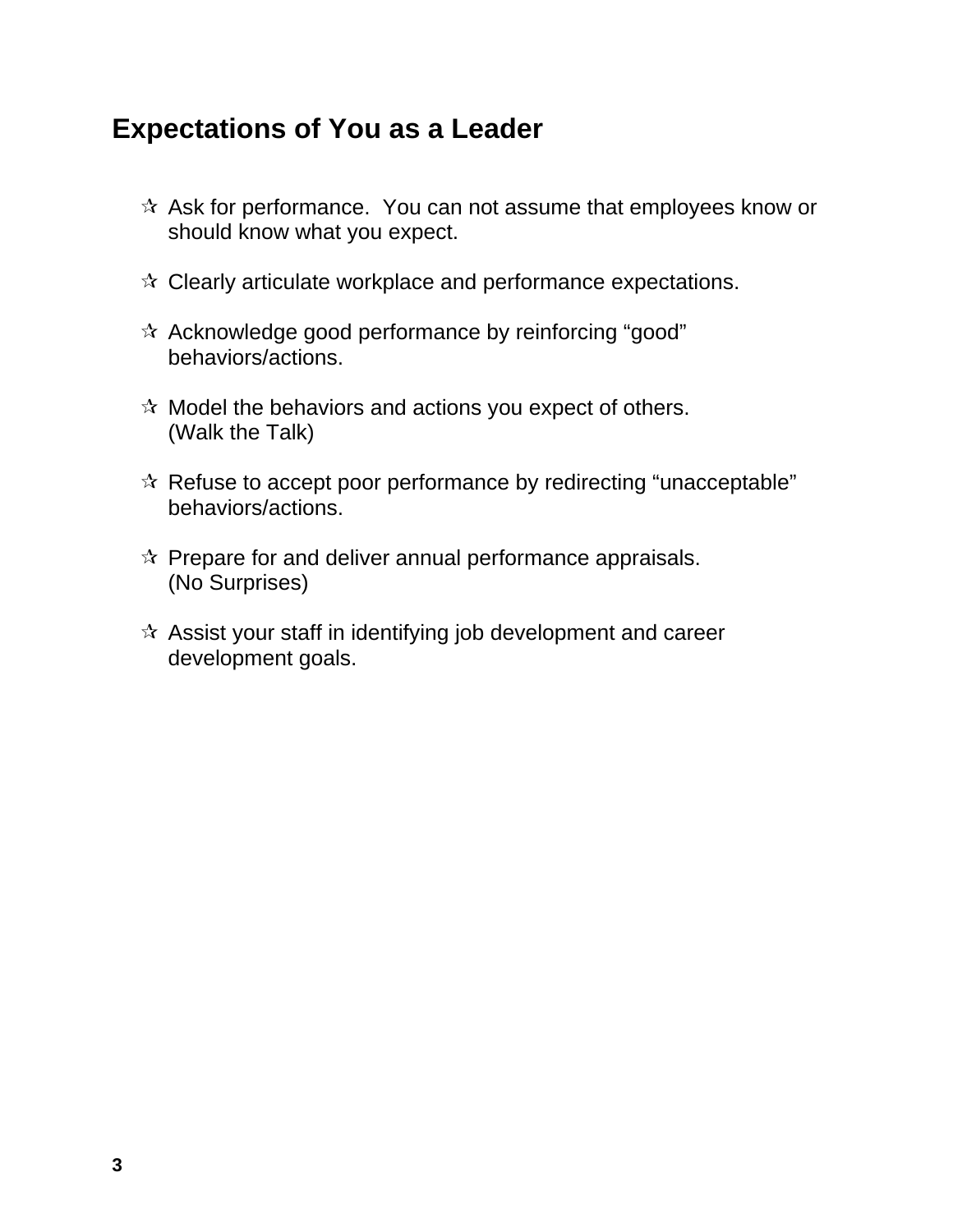## **Setting and Communicating Expectations**

<span id="page-6-0"></span>

Leaders drive performance and accountability by helping people understand what is expected of them and gaining their commitment to achieving it. When leaders effectively set expectations, people feel more motivated to perform well because they see how their efforts make a difference.

Enhanced employee productivity is closely related to an employee's understanding of what's expected of them. Without clear expectations employees can easily lose focus and managers will find it more difficult to manage work progress and results.

Lack of expectations can also create unnecessary surprises and misunderstandings during the annual performance appraisal.

There are two types of expectations that need to be identified and communicated with employees:

- **Workplace Expectations,** and
- **Performance Expectations**.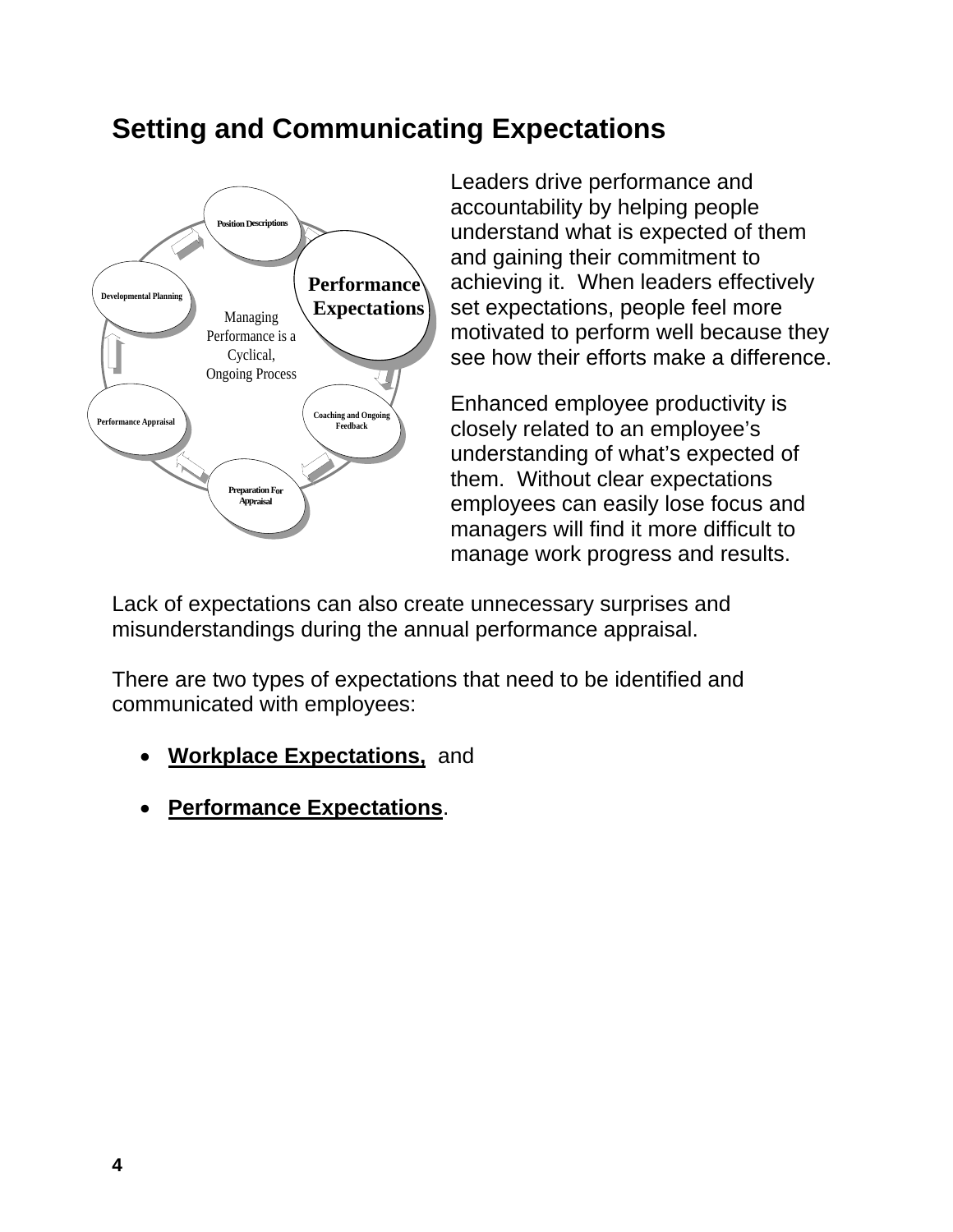<span id="page-7-0"></span>*Workplace Expectations* are shared with all employees, typically in writing, and are directed towards behavior and conduct in the workplace.

#### *Tools to Use When Creating Workplace Expectations*

- 1. Western Oregon University Mission and Values
- 2. Western Oregon University policies and procedures
- 3. Oregon University System policies and procedures
- 4. Unit Guidelines and Desk Manuals
- 5. Employee Handbook
- 6. Position Descriptions
- 7. Current Union Contract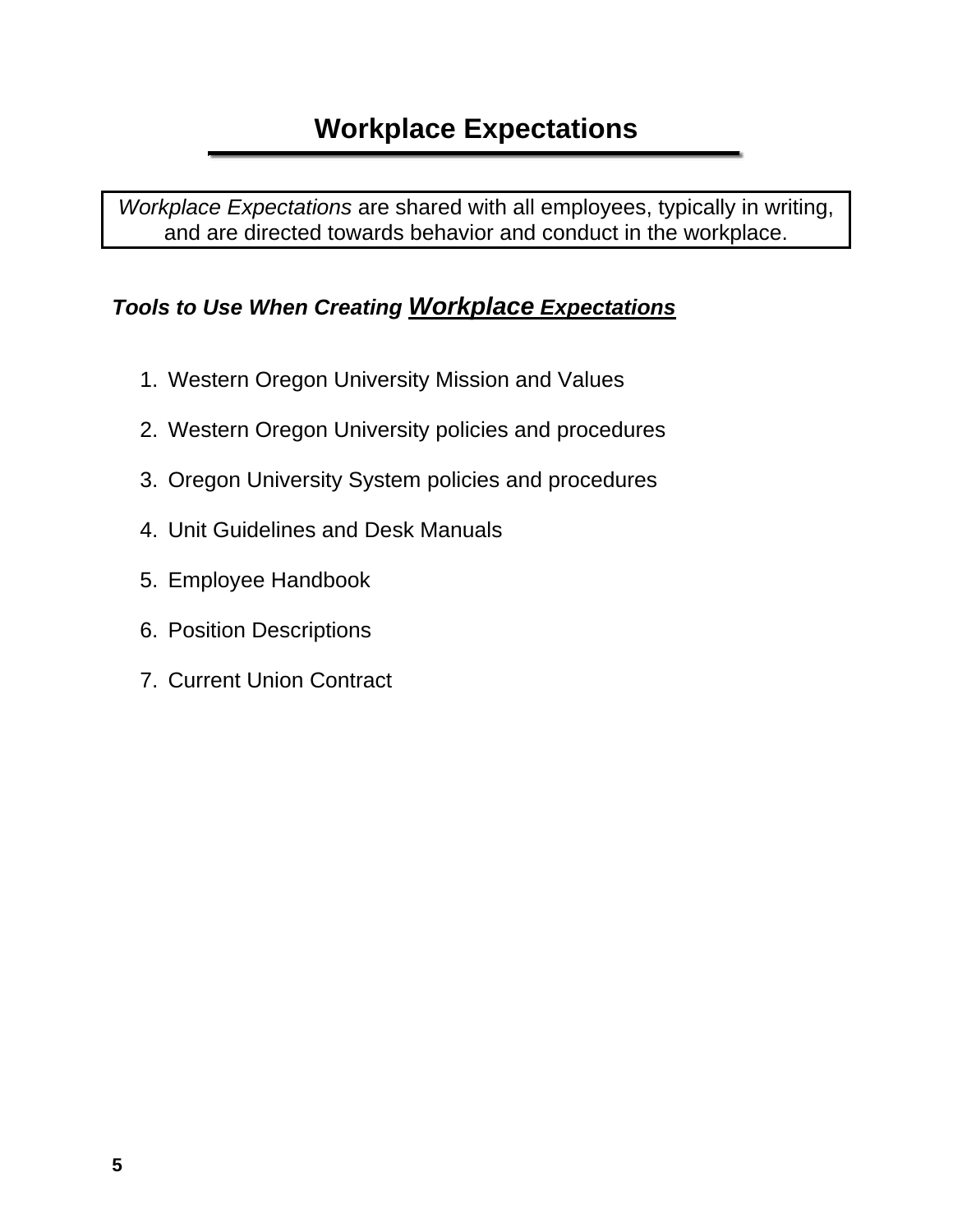#### **Frequently asked questions**

1. Should I ask staff for their input when writing workplace expectations?

*Asking for staff input regarding your Workplace Expectations gives you an opportunity to see if the expectations are reasonable and flush out any potential snags that may present themselves.* 

#### 2. What if I don't have/haven't shared workplace expectations with my staff?

*It's never too late. Write your expectations, put some context around them and share them at your next staff meeting.* 

#### 3. What types of things should be included in workplace expectations?

*Use the University values as a guideline when writing your expectations and ask yourself what each of those look like in practice. How do you expect your staff to demonstrate the university's values?* 

#### 4. Should I share expectations verbally or in writing?

*It's always a good idea to give your staff a written copy of the expectations so they can refer back to them during the course of their daily work. (You might also consider saving the expectations on your shared drive or web page so all staff can access them). However, it's equally important to share the information in person so you can ensure all staff heard and understood the expectation.*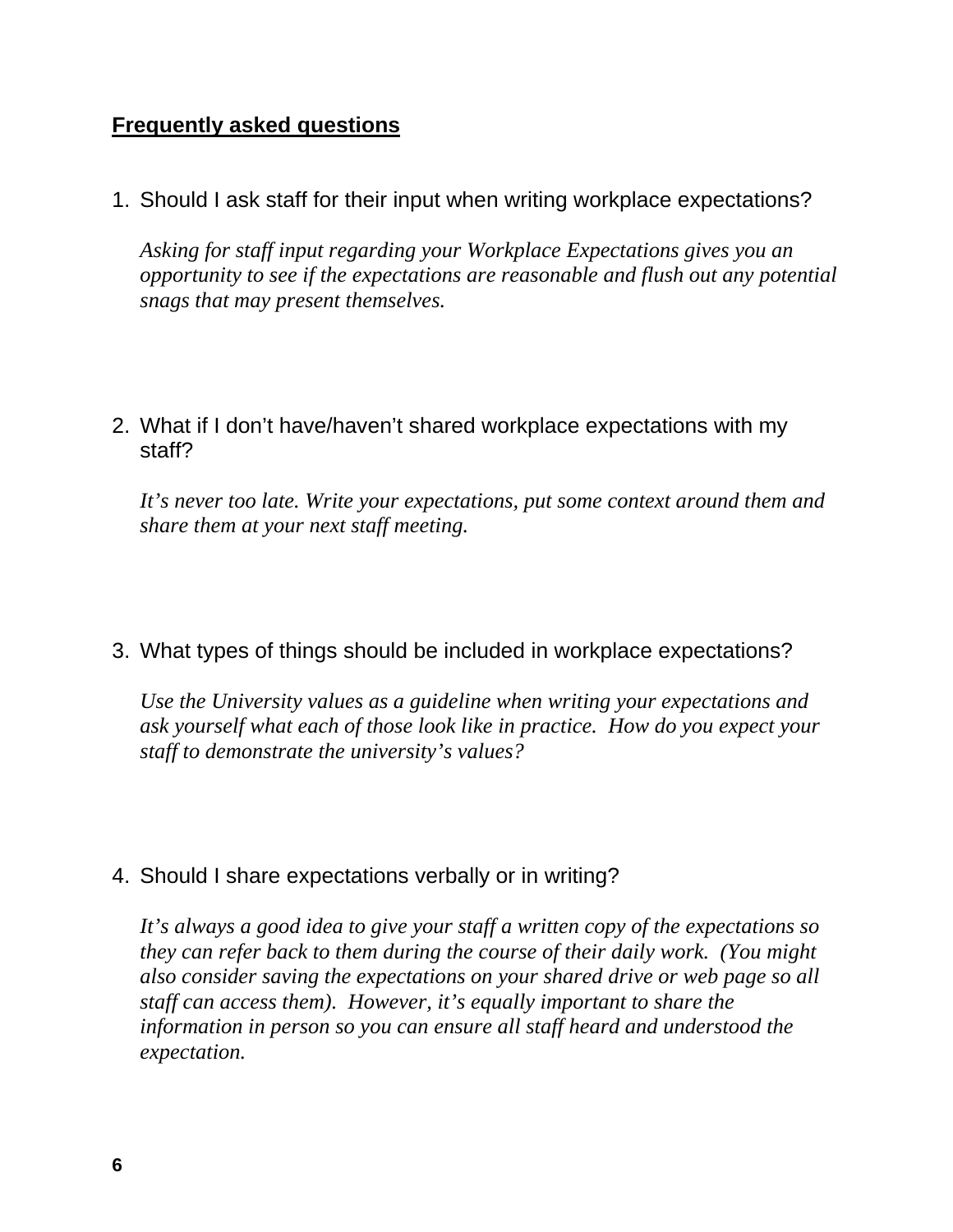#### **Tips to Consider**

- 1. Actively listen this will help to hear when the expectations may be misunderstood, not being followed, being followed, need to be recommunicated or need to be revisited.
- 2. Lead by example when the management team follows the expectations, staff will more than likely do the same.
- 3. Recognize staff for meeting or exceeding the expectations.
- 4. Hold staff accountable if staff aren't held accountable to meet the expectation…then it is not an expectation.
- 5. Regularly communicate the expectations use day to day interactions with staff to refocus on the expectations.
- 6. Carefully choose the method of communicating expectations. (Email, voice mail, letter, staff meeting, one on one, stand-up meeting, etc…). Cover the expectations in person and use e-mail only as a follow-up to put what was discussed in writing.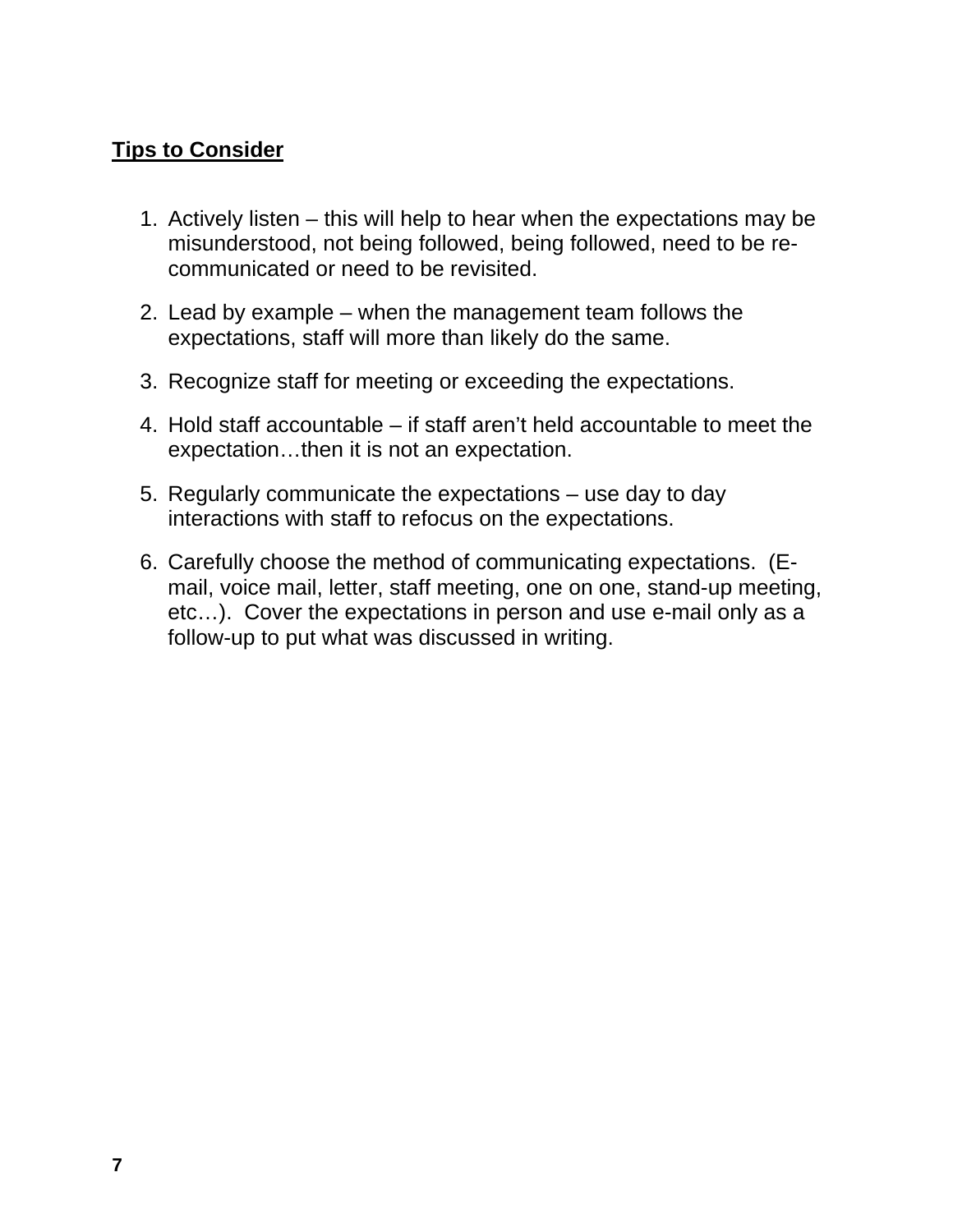<span id="page-10-0"></span>*Performance Expectations* are the basis for appraising employee performance. These expectations are written specifically for the employee based on their current workload and position description.

A shared understanding about what supervisors expect from employees is essential for employee success and for good supervisor-employee relations.

**Without** clear expectations, employees can waste effort doing work that has to be done over, waste time doing unneeded work, and worry about not knowing if they are doing the right things.

**With** clear expectations, on the other hand, employees understand why they are doing their work, what exactly they should be doing, and the relative importance of different parts of their jobs.

*When performance is measured, performance improves.* 

 *~ Thomas S Monson*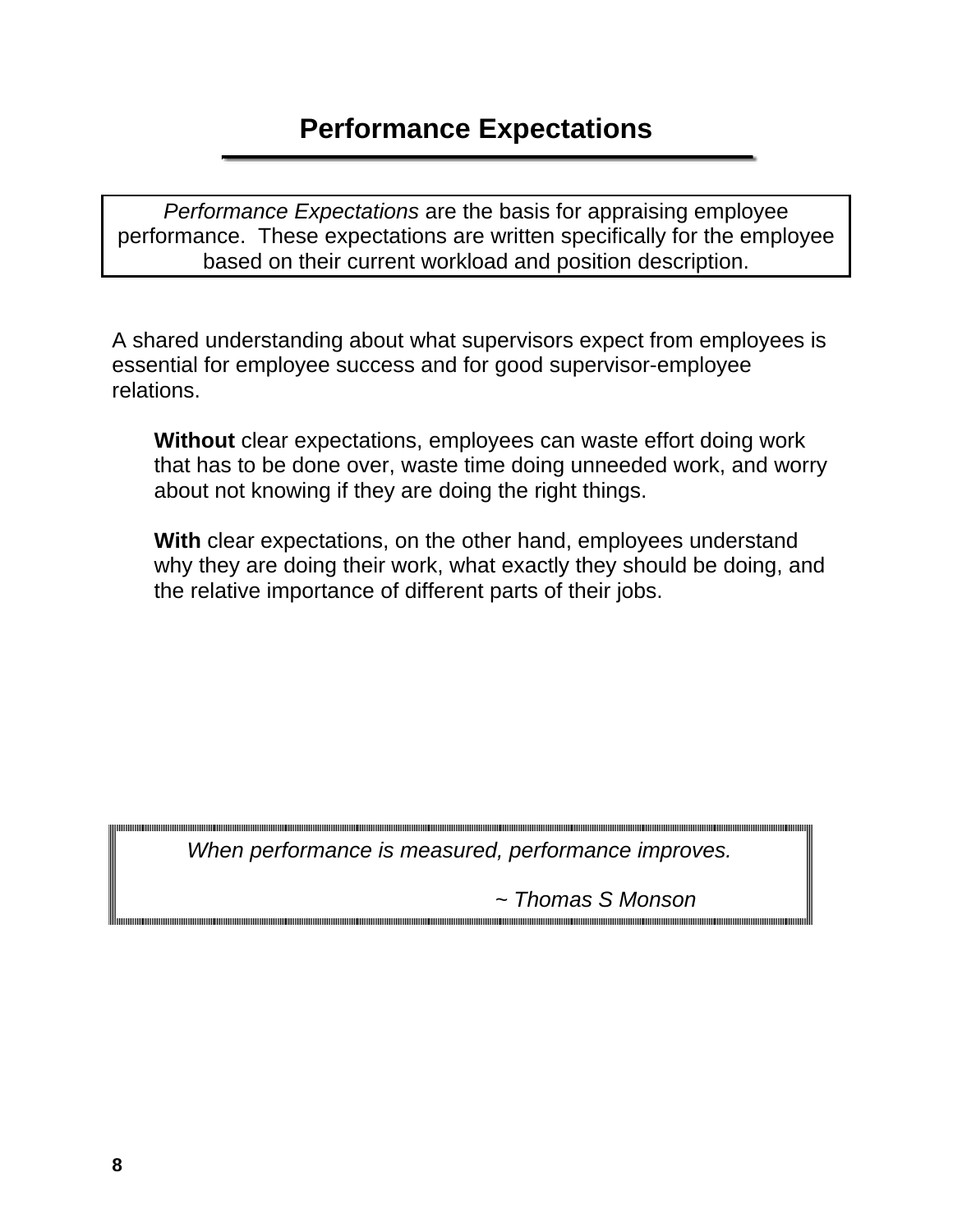#### **How do I write performance expectations?**

*First*, use the employee's Position Description and note the Essential Functions of the job.

#### *For example:*

- Interview high volume of applicants and collect detailed financial history/status information.
- Serve as a primary resource for Business Unit to resolve purchase order inconsistencies.

*Second*, review the terms for expressing measurement and determine how the essential function should be measured.

#### **Terms for expressing measurement**

- **Quantity**: specifies how much work must be completed within a certain period of time; e.g., writes 40 decisions per week.
- **Quality**: describes how well the work must be accomplished. Specifies accuracy, precision, appearance, or effectiveness; e.g., 95% of documents submitted are accepted without revision.
- **Timeliness**: answers the questions, By when? , How soon?, or Within what period?; e.g., all expense sheets will be logged and paid within five working days of receipt.
- **Effective Use of Resources**: used when performance can be assessed in terms of utilization of resources: money saved, waste reduced, etc.; e.g., the criminal background check project will be completed with only internal resources.
- **Effects of Effort**: addresses the ultimate effect to be obtained; expands statements of effectiveness by using phrases such as: so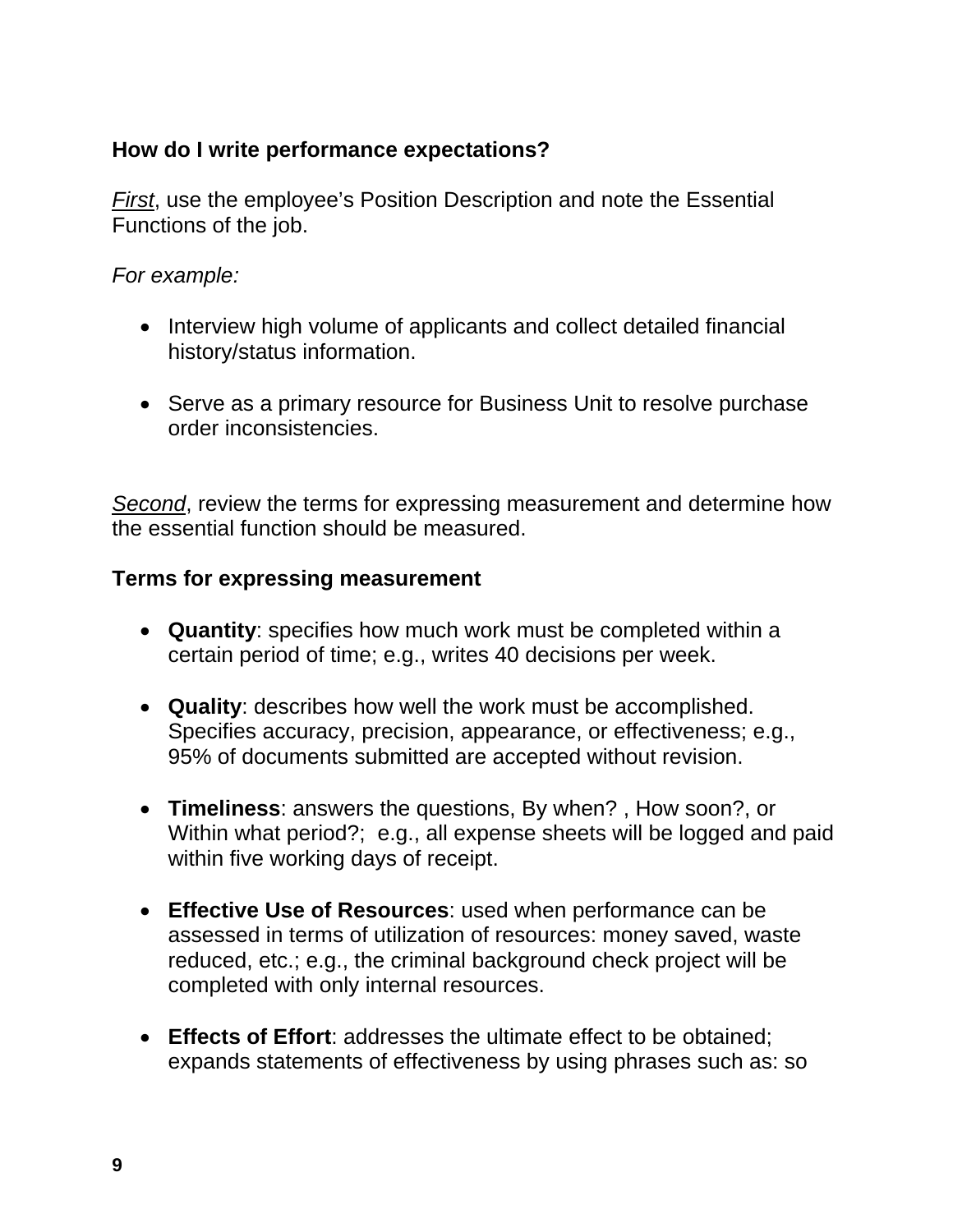- **Manner of Performance**: describes conditions in which an individual's personal behavior has an effect on performance; e.g., assists other employees in the work unit in accomplishing assignments.
- **Method of Performing Assignments**: describes requirements; used when only the officially-prescribed policy, procedure, or rule for accomplishing the work is acceptable; e.g., 100A Forms are completed in accordance with established office procedures.

*Third and finally*, take the Essential Function identified in the Position Description and define how the employee would "meet expectations".

For example:

| <b>Essential Function</b>           | <b>Meets Expectations</b>       |
|-------------------------------------|---------------------------------|
| Interview high volume of applicants | 90% of applicant financial      |
| and collect detailed information on | history/status is completed and |
| financial history/status.           | recorded accurately.            |
|                                     |                                 |
|                                     |                                 |
|                                     |                                 |
|                                     |                                 |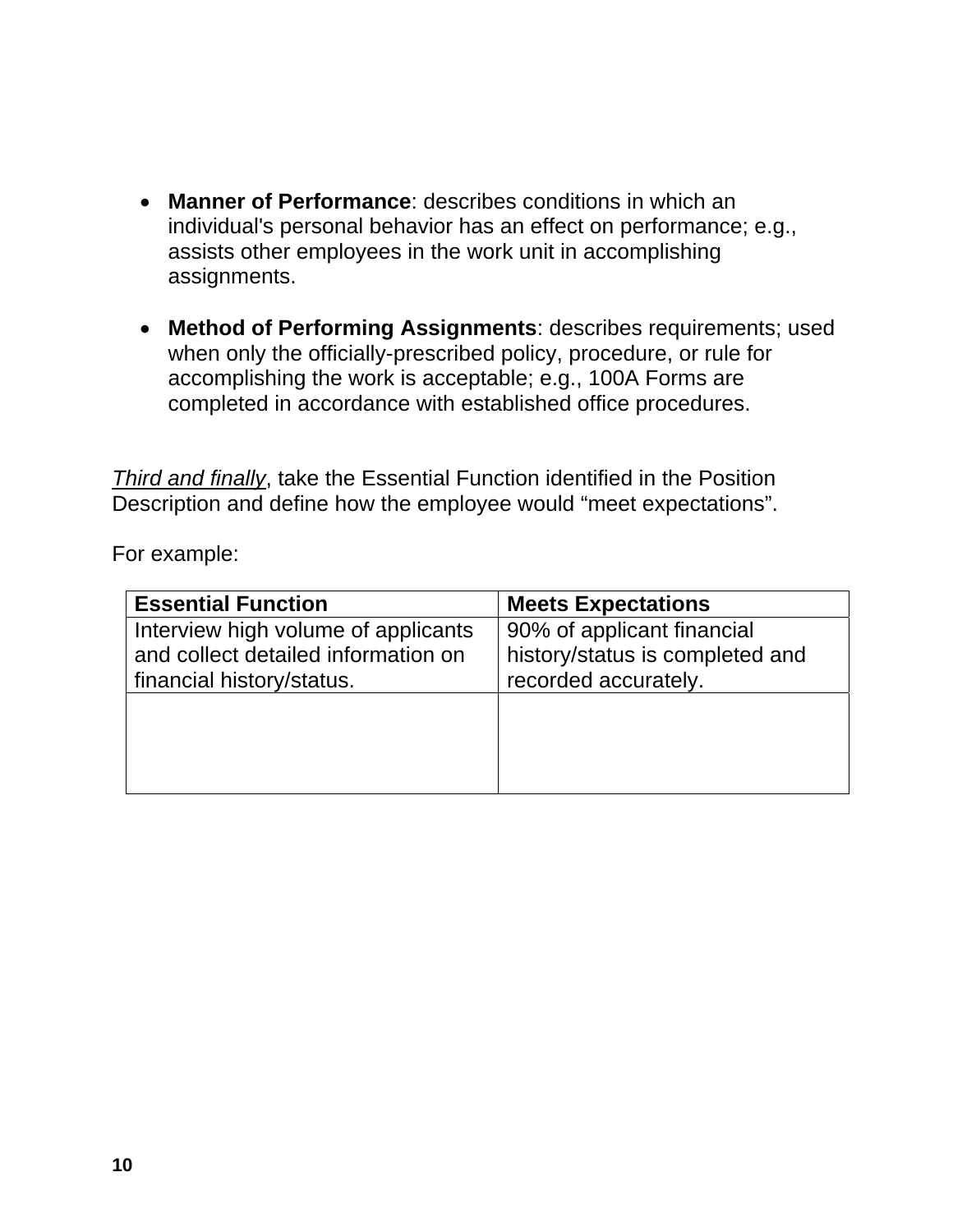#### **Considerations to keep in mind:**

- 1. Written performance expectations let you compare the employee's performance with mutually understood expectations and minimize ambiguity in providing feedback.
- 2. Performance expectations exist whether or not they are discussed or put in writing. When you observe an employee's performance, you usually make a judgment about whether that performance is acceptable. How do you decide what's acceptable and what's unacceptable performance?
- 3. Establishing a baseline for measuring performance allows the supervisor to provide specific feedback that describes the gap between expected and actual performance.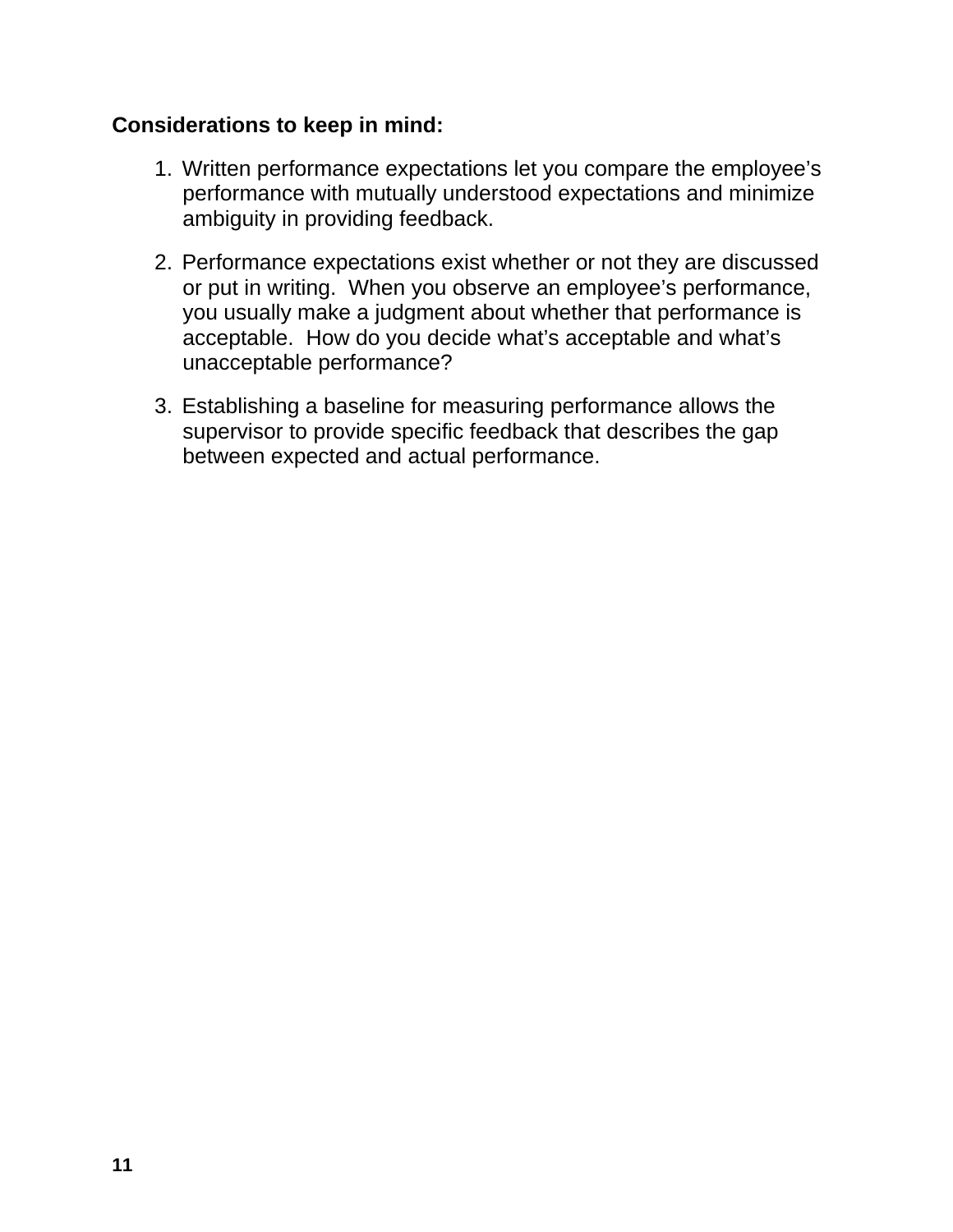# **Coaching and Feedback**

<span id="page-14-0"></span>*"When performance is measured, performance improves. When performance is measured and reported back, the rate of improvement accelerates."* 

– Thomas S. Monson



Coaching and feedback from a supervisor provides the employee with guidance on projects or tasks, which can be strongly motivating. Coaching refers to the continuous or frequent administration of feedback in a way that optimizes employee performance. Coaching is simply investing in the ongoing development of your staff.

According to the United States Office of Performance Management, "Coaching deals with raising the performance bar – it is taskcentered, linking individual effectiveness to organizational performance".

Feedback is defined as information we provide to employees about their job performance and their work-related behavior in order to help them meet individual, group and organizational expectations and goals. Feedback can reflect positive performance, competent performance, or needs improvement performance. In any of these cases, **feedback must:**

- Focus on facts, not attitude
- Be detailed
- Be accurate
- Be future oriented
- Be supportive
- Be timely
- Be continual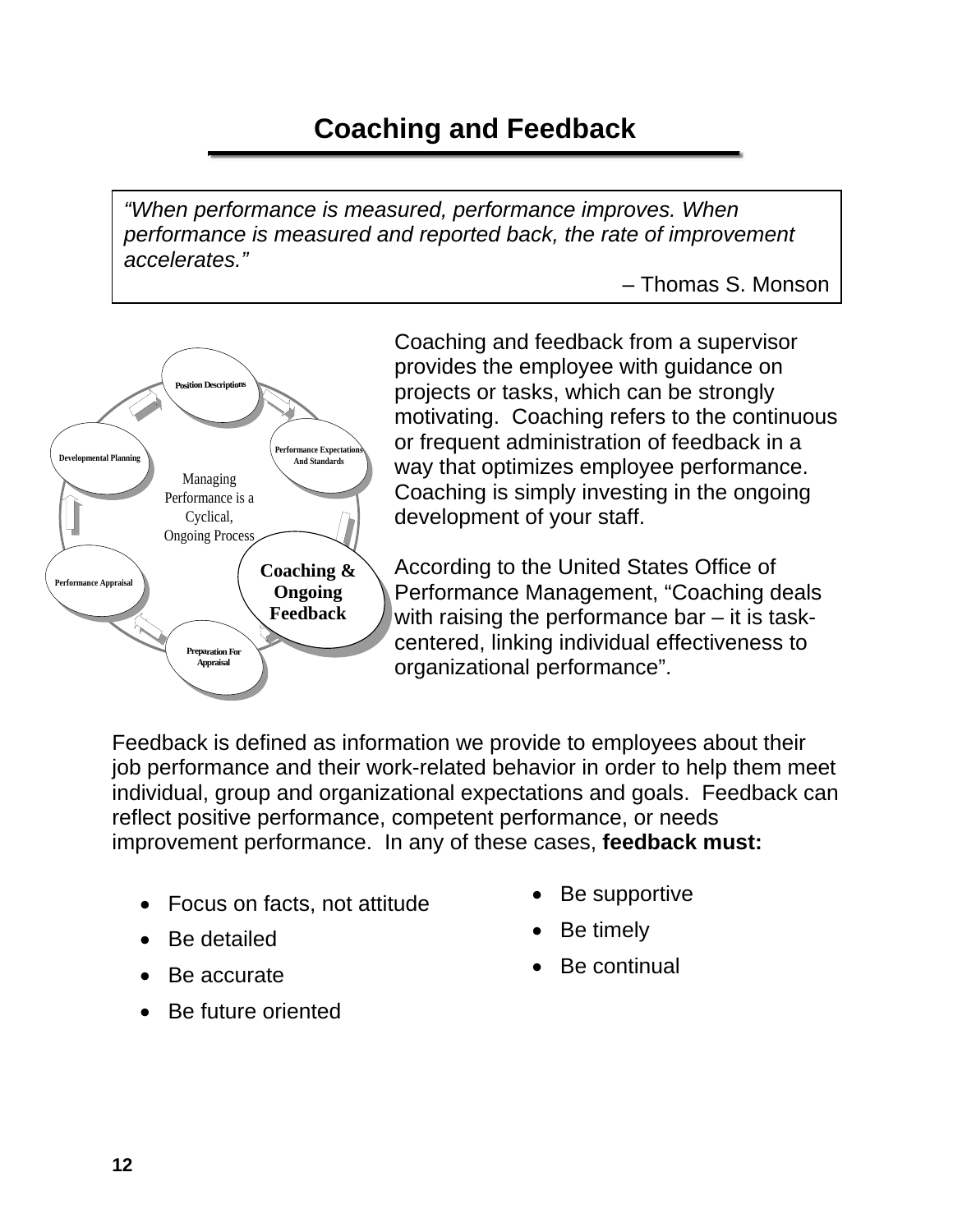### *Coaching and Feedback have many important applications and functions:*

#### *- To improve performance*

 Look for patterns in the employee's behavior. If you see a performance problem or a potential performance problem, determine if the employee understands what is expected, what obstacles might be preventing good performance, and whether there is a lack of skills, training, or motivation.

#### *- To maintain standard performance*

- Give praise to keep performance on track.
- If the person wants to expand skills, allow for appropriate training.

#### *- To encourage employees to exceed performance standards*

- Praise to keep performance on track.
- Provide training to expand skills.
- Mentor for increased responsibility.
- Assign special projects, when possible.

#### *- To assist employees in developing new skills*

- Provide training.
- Give feedback to reinforce learning.

## *There are two types of feedback: Reinforcing and Redirecting.*

- 1. **Reinforcing feedback** identifies job-related behaviors that contribute to individual, group and organizational goals and encourages the employee to repeat and develop them. In other words, use reinforcing feedback to tell employees what they are doing right.
- *2.* **Redirecting feedback** identifies job-related behaviors that contribute to individual, group and organizational goals and helps the employee to develop alternative strategies. In other words, use redirecting feedback to highlight a gap between expected performance and actual performance.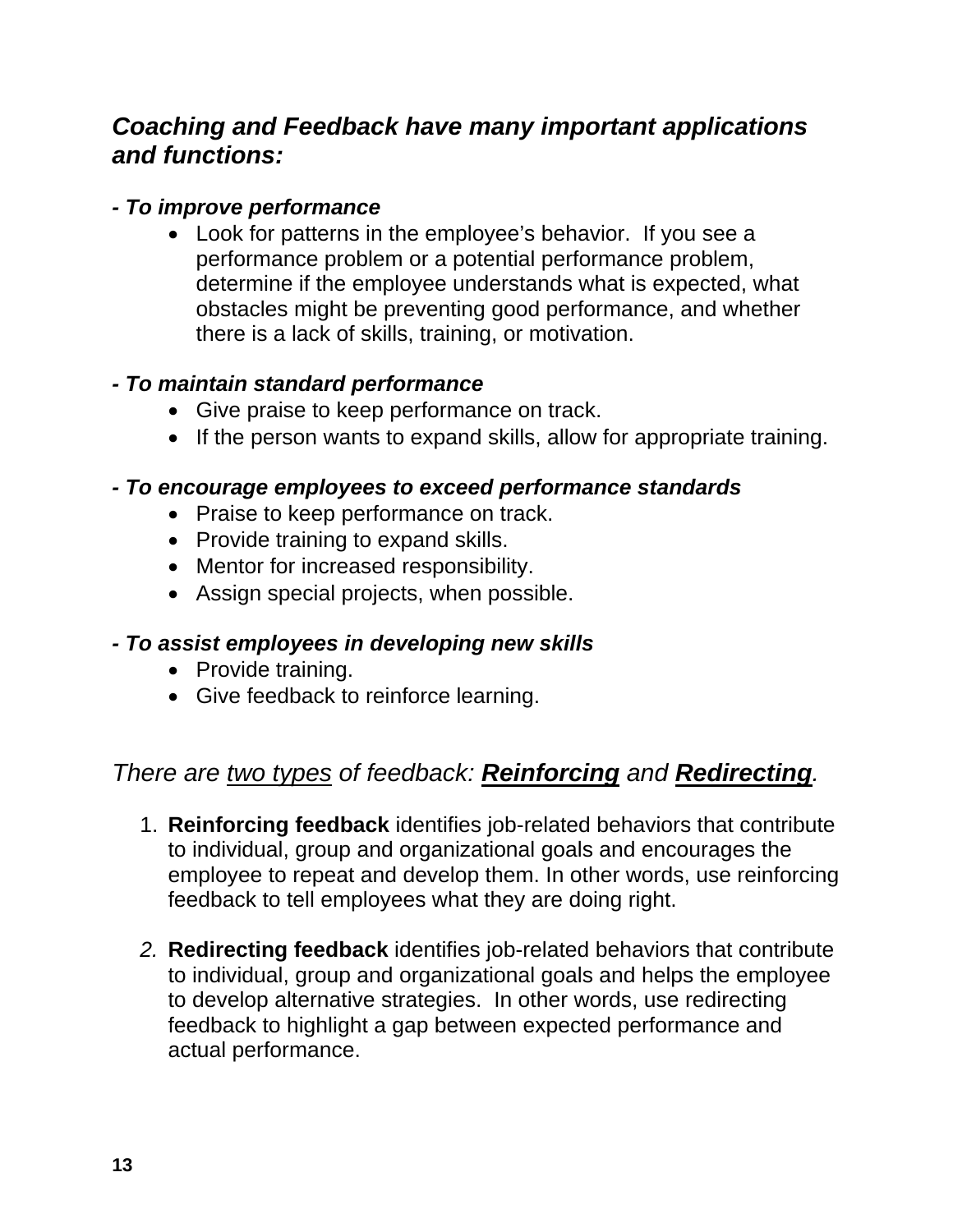### **The** *Reinforcing Feedback Conversation (Four Steps)*

#### 1. **Intention**

Be clear with yourself so you can be clear with your employee. The purpose of the reinforcing conversation is to acknowledge behavior you want to see continued.

#### 2. **Description**

Describe specifically the actions or communication you are reinforcing. If the behavior can be seen or heard, it can be repeated:

Do Not Generalize: e.g. "…doing a good job."

Be Specific: e.g. "…meeting the deadline, catching the miscalculation, acknowledging others."

#### 3. **Effect of Behavior**

Tell the employee how their behavior contributes positively to the work or workplace. For example, "Your calm reply reduced the chance of conflict."

#### 4. **Appreciation**

Tell the employee you appreciate the behavior and its positive impact. Thank them, if this feels appropriate or fits your style.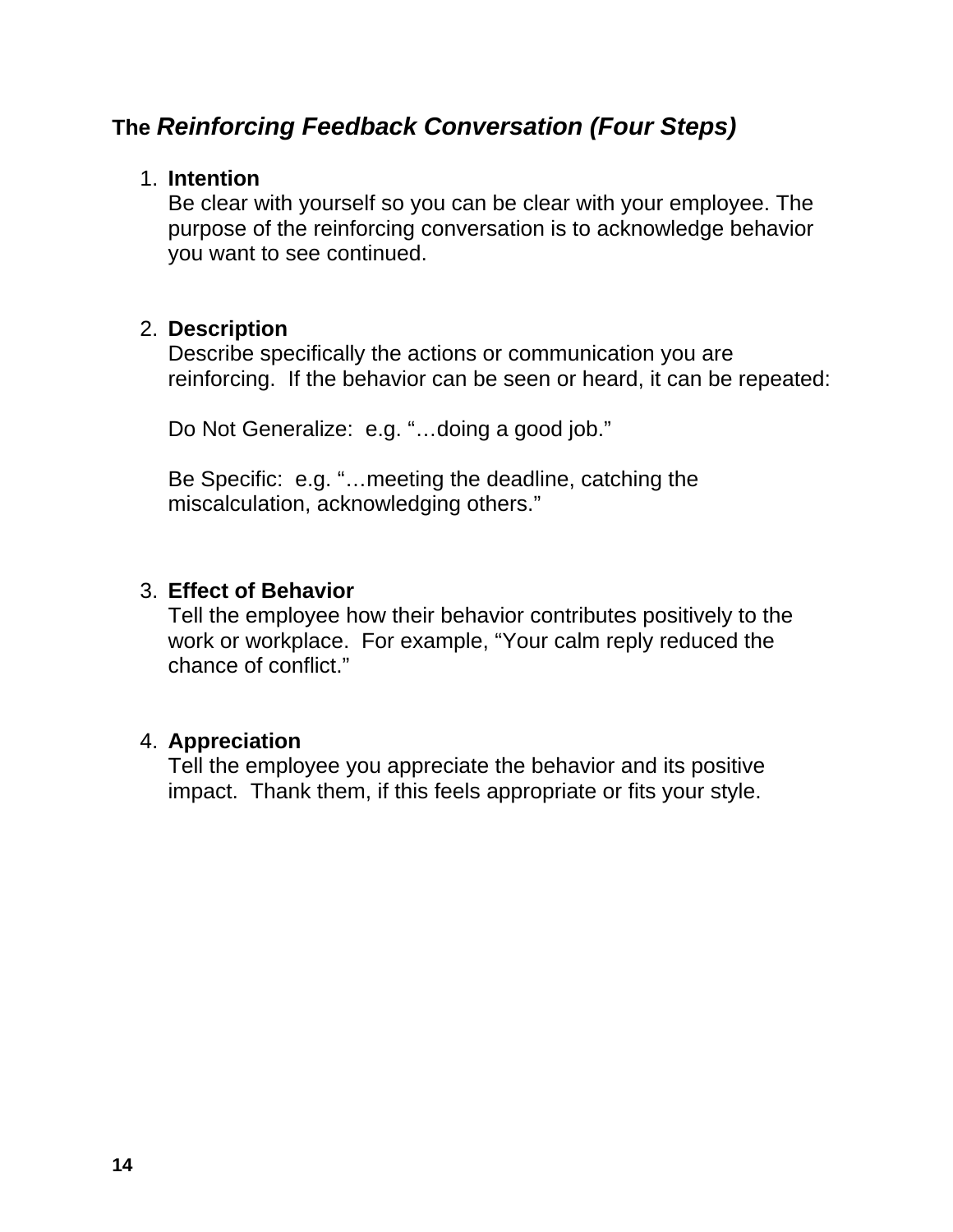### **The** *Redirecting Feedback Conversation (Seven Steps)*

#### 1. **Intention**

Be clear with yourself so you can be clear with your employee. The purpose of the conversation is to redirect behavior you want to see changed.

#### 2. **Description**

Describe the actions or communication you are redirecting. If the behavior can be seen or heard, it can be altered.

Do Not Be Vague or Generalize – e.g. "Mouthing off to a co-worker," or "not giving good service."

Be Specific – e.g. "Using profanity, using a loud voice", or "repeatedly interrupting the student when they are attempting to give you information."

#### 3. **Effect of Behavior**

Tell the employee how their behavior negatively affects the work or workplace. For example, "The workplace expectation is to communicate in a positive manner with our customers – internal and external customers. When I hear you tell your co-worker his idea is ridiculous, it seems time to remind you of our workplace expectation."

It's at this point that you might run into one of the **3 R's**:

**Reluctance** Resentment Resistance

To address any of the **3 R's** you can use the "**Big Picture"** questions to help your feedback conversations flow better in the future. The "First Big Picture" question meets the **3 R** objections and the "Second Big Picture" question overcomes them.

First: "Was there something that prevented you from or caused you to \_\_\_\_\_\_\_\_\_\_\_\_\_\_?"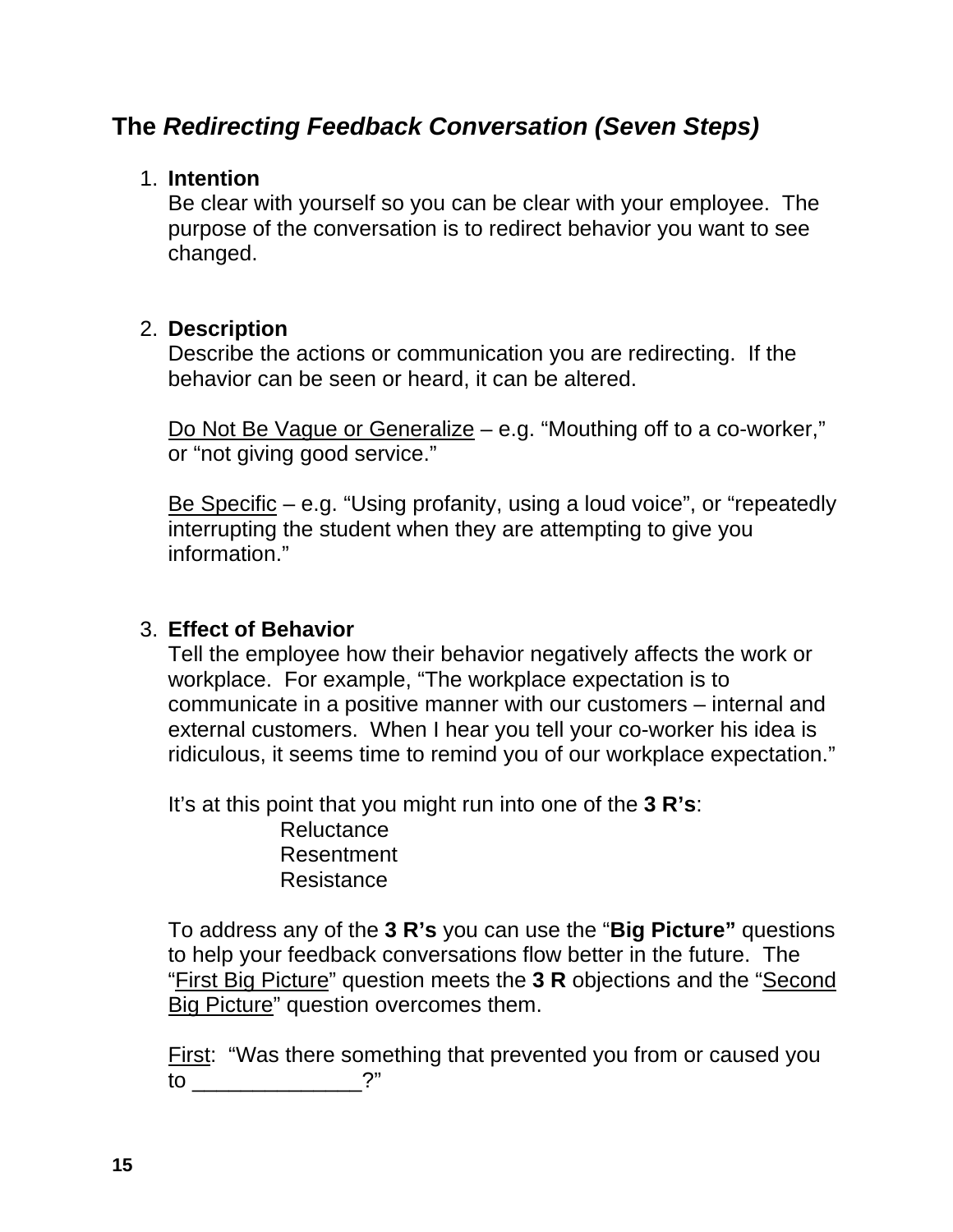Second: "Is there anything that is going to get in your way of being able to accomplish \_\_\_\_\_\_\_\_?"

#### 4. **Ask the "First Big Picture" Question**

"Was there something that prevented you from/caused you to \_\_\_\_?"

Listening carefully to the response will give you details on the circumstances.

#### 5. **Expectation**

Tell the employee specifically what you want to hear or see them do in the future. For example, "From now on, when you have a disagreement with a co-worker, I expect you to find a place to discuss it calmly without raised voices, so that the public and other workers are not affected by the discussion."

#### 6. **Ask the "Second Big Picture" Question**

"Is there anything that is going to get in your way of being able to make this happen?"

This question can give you information on the employee's point of view and ways you can help assure their success in redirecting the behavior.

#### 7. **Appreciation**

Tell the employee you appreciate their listening to you and look forward to seeing the new behavior and its positive impact. Thank them for their time.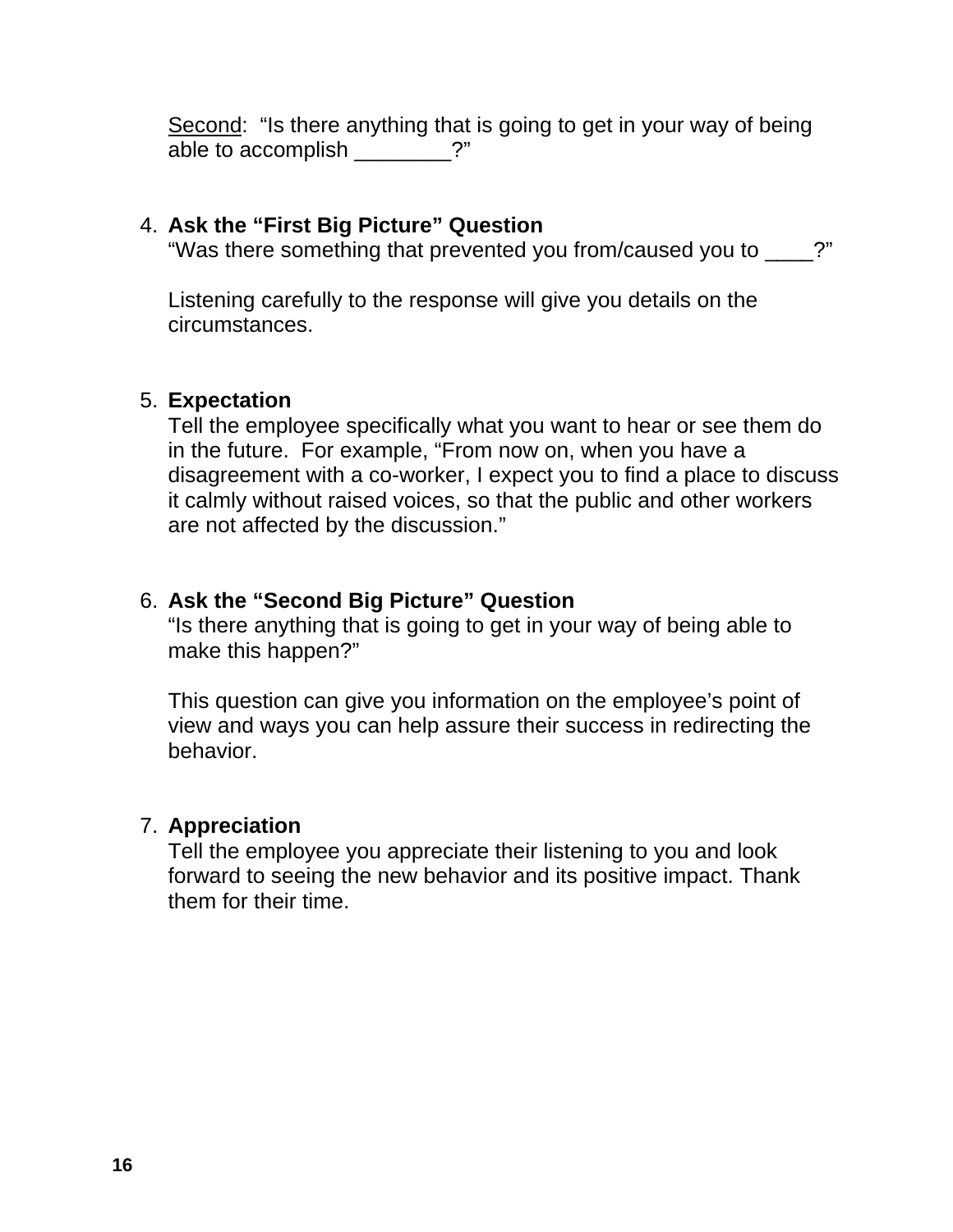## **Feedback Tips**

#### *People who are unmotivated to listen:*

Respond by 'contracting' on how to engage in feedback. Two-way agreement involves both parties.

#### *People who are uncommitted to action:*

Respond by linking the feedback to the goals of the organization.

#### *People who are angry or upset:*

Respond by showing empathy; acknowledge the emotion; give permission; give space and time; proceed gradually; partial acknowledgement, if appropriate.

#### *People who disagree with you:*

Respond by giving facts, examples and evidence. Explain the consequences if they disagree there is a problem.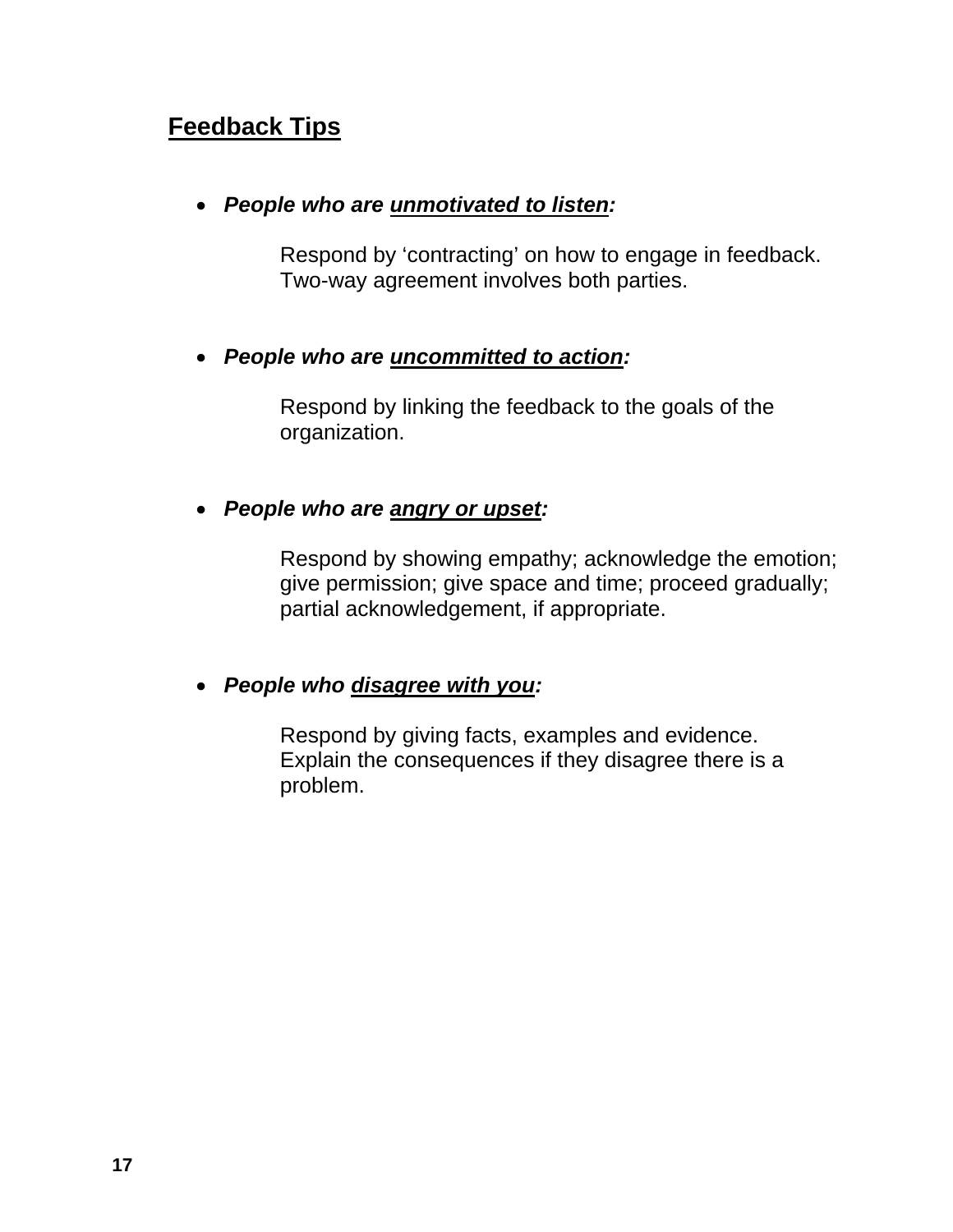# **Performance Appraisals**

<span id="page-20-0"></span>

Performance appraisals are a vital part of giving feedback to the employee. Capturing employee performance in written form helps the employee to see where they are doing well and where they can improve. Denying or delaying this form of feedback can be detrimental on many levels to you and the employee. You may lose an employee who is excelling and not receiving this feedback as they may grow frustrated and seek out other employment. For an employee having performance problems, this is another way to communicate and document the need for improvement.

The performance appraisal should be an opportunity for learning and growth. This is a collective process which gives the employee meaningful feedback on their professional growth over a 12-month period. Performance appraisals need to be honest, fair and respectful, and should summarize the employee's performance during the specific review period. **Remember, No Surprises**!

However, supervisors and managers are actually required to do Performance Appraisals for their staff:

 For Classified employees: **SEIU Contract**: Article 54, Section 2, "Position Descriptions and **Performance Evaluations**", states:

"Every employee shall receive a performance evaluation annually by the employee's eligibility date. The employee's performance shall be evaluated by the immediate supervisor. The supervisor shall discuss the performance evaluation with the employee." And…

"Recognizing the value of a participatory performance evaluation process, supervisors are encouraged to provide an opportunity for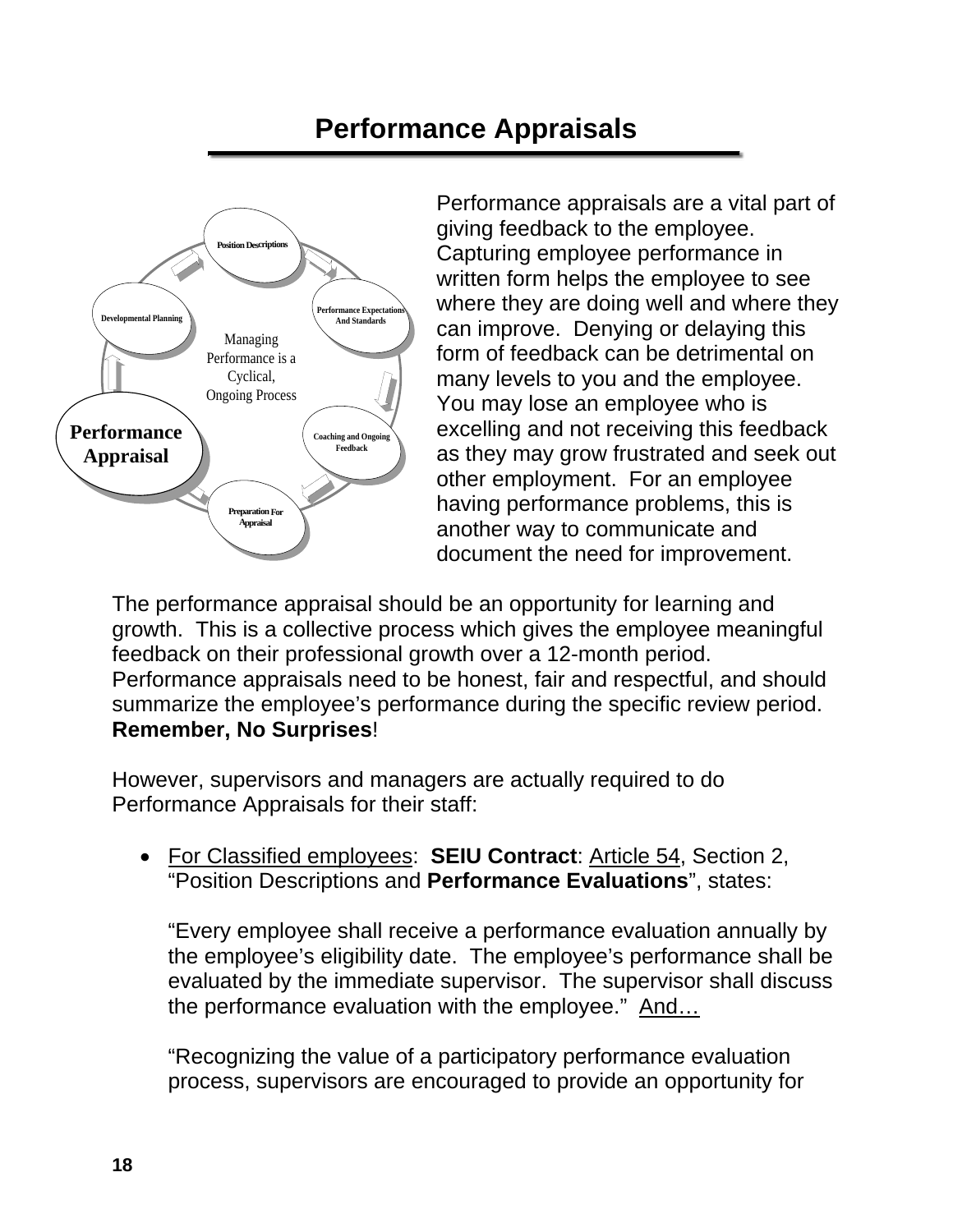employees to provide input to the annual evaluation prior to the supervisor completing the evaluation."

 For Unclassified, Professional employee: **Condition of Employment Policies** for Unclassified, 12-Month Appointments; and Unclassified, Academic (9-Month) Professional Appointments, each state:

#### "Evaluation

Performance of assigned duties by administrators or administrative staff shall be subject to evaluation by the appropriate vice president and/or relevant supervisor, and performance shall be considered in decisions relating to compensation, retention or termination, or a decision not to reappoint."

#### *Every Performance Appraisal should…*

- Reflect the appraisal period including
	- $\Rightarrow$  Goals reached
	- $\Rightarrow$  Work production
	- $\Rightarrow$  Innovations or new ideas that worked
- Reflect performance issues do not reiterate the discipline but address it in the appraisal, through a paragraph or a few sentences
- Use measurable items if you can measure the performance/behavior, show the employee's progress or decline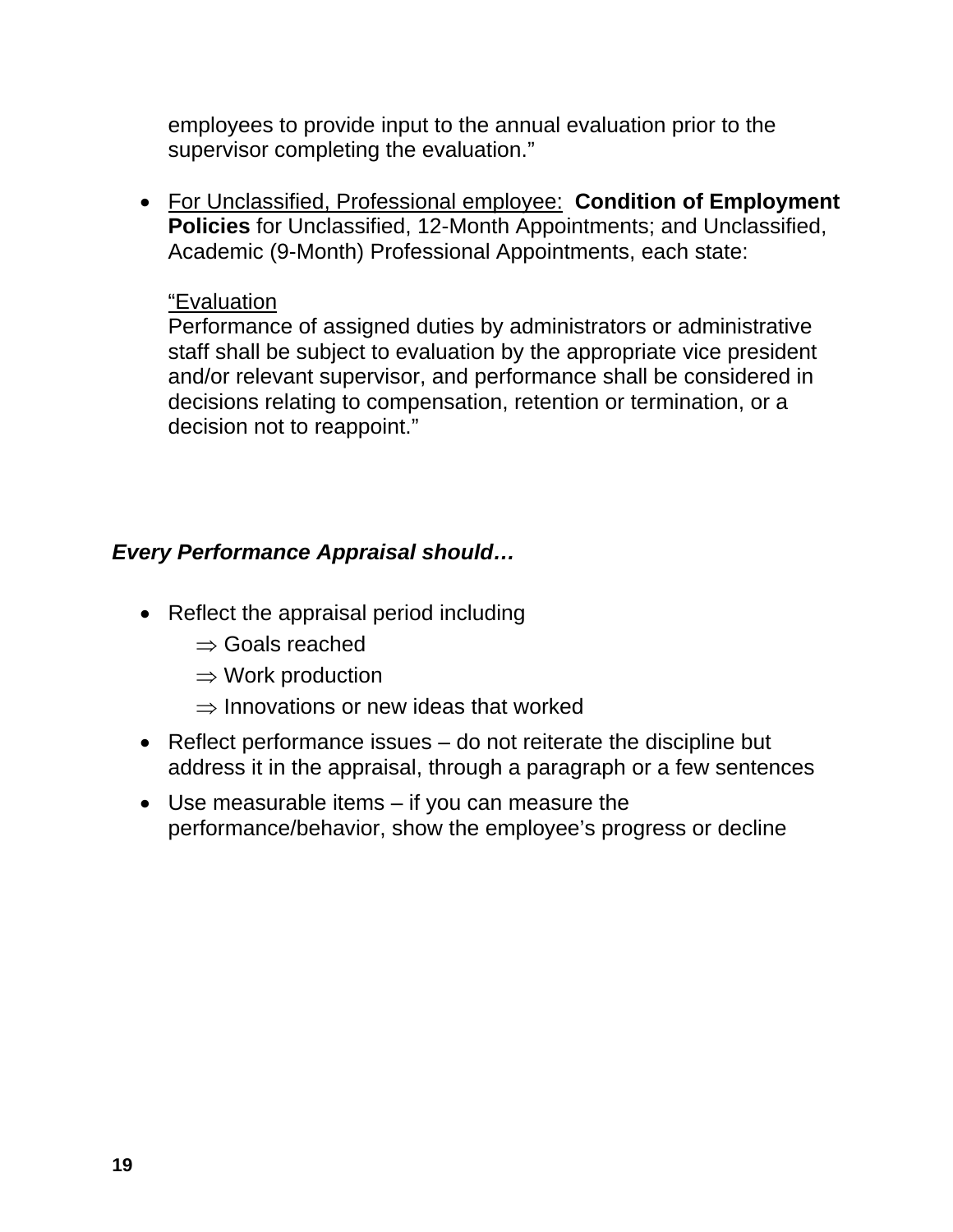#### *Before you write the performance appraisal you should:*

- Get information from previous supervisors if you were not the only supervisor for the entire appraisal period
- Get input from the employee prior to writing the appraisal about their accomplishments, barriers and goals.
- Gather your own information about the employee, both positive areas and areas which need improvement.
- Note the accomplishments, and barriers that you have observed for the employee.
- Note progress on any goals or objectives you might have for them.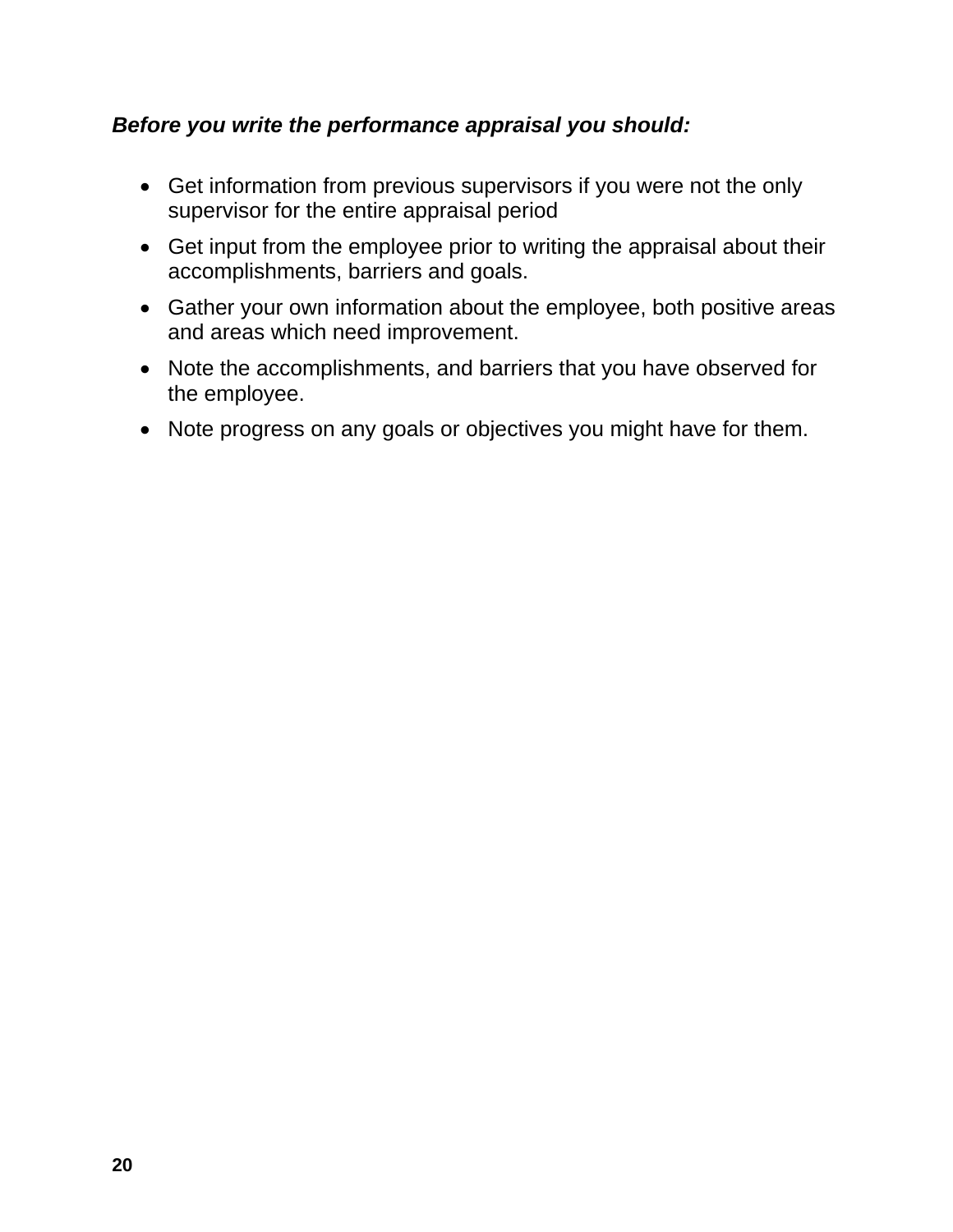#### *When writing the performance appraisal you should:*

- Put all of the information you have collected into some type of order.
- Consider various categories you may want to evaluate such as production, team involvement and participation, meeting competencies of the unit, attendance and punctuality, completing paper work, customer response time, customer satisfaction, etc.
- State information in objective terms.
- Include both positive and areas for improvement in the appraisal.
- Address any discipline the employee may have been in during the reporting period. (If you haven't told the employee you are dissatisfied with their performance before now—this is not the time to introduce discipline.) **Remember: No surprises!**
- Avoid any reference or inference to any disability the employee may have.
- Avoid any reference to employee absence due to medical, Worker's Comp, or protected FMLA/OFLA leave.
- Avoid making subjective observations. For example, "Dooley could do better if he put his mind to it." "Ethel is a really sweet person who means well."
- Avoid the use of generalities. For example, "people person", "a real trooper", "a complainer/whiner", "goes above and beyond", "can't cut the mustard".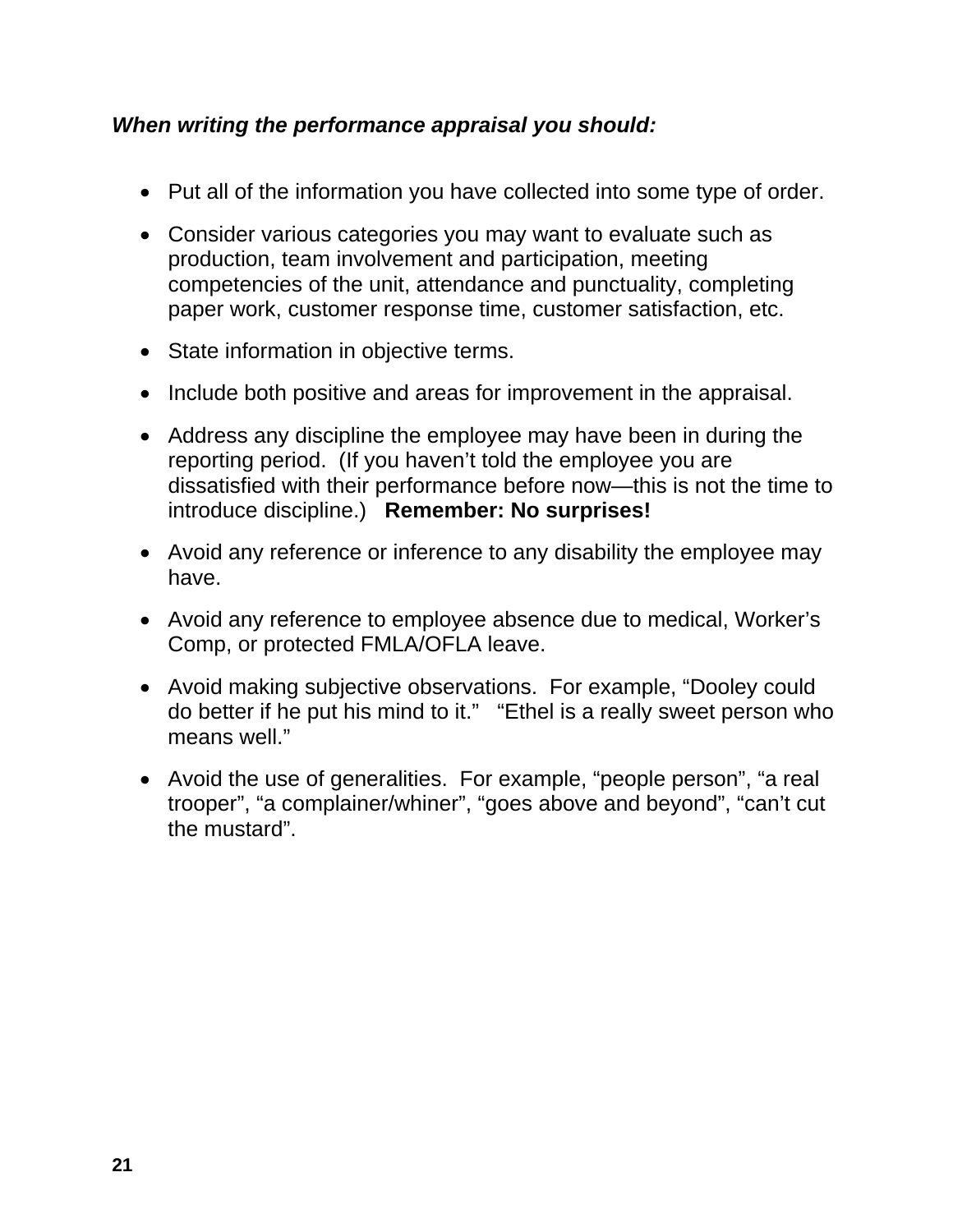#### *After writing the appraisal:*

- Discuss the appraisal with your supervisor. They will need to sign it as the "Reviewer" before you give it to the employee. Call HR if you need guidance.
- Schedule a meeting with the employee to discuss their performance evaluation. (A union steward is **not** included)

#### *When meeting with the employee to deliver the appraisal:*

- Discuss the employee's performance as noted in the performance appraisal form.
- Present a copy of the performance appraisal to the employee. Give them a few minutes to read it. Answer any additional questions they may have.
- Have the employee sign the appraisal form and provide them with a copy.
- Send the signed appraisal form to HR to be placed in the employee's personnel file.

If the employee disagrees with the appraisal, do not make agreements to change their performance appraisal. By contract, they may provide written comments within 60 days that will be placed with their appraisal in their personnel file.

If the employee refuses to sign, write on the signature line, "employee refused to sign". Put your initials or signature and the date. Have a second manager do the same.

If the employee submits written comments, review the statements to assess it for merit. Should you change the performance appraisal call HR first to discuss the changes. Follow the same procedure for presenting the evaluation to the employee if you make changes.

# **When in doubt call your HR Office**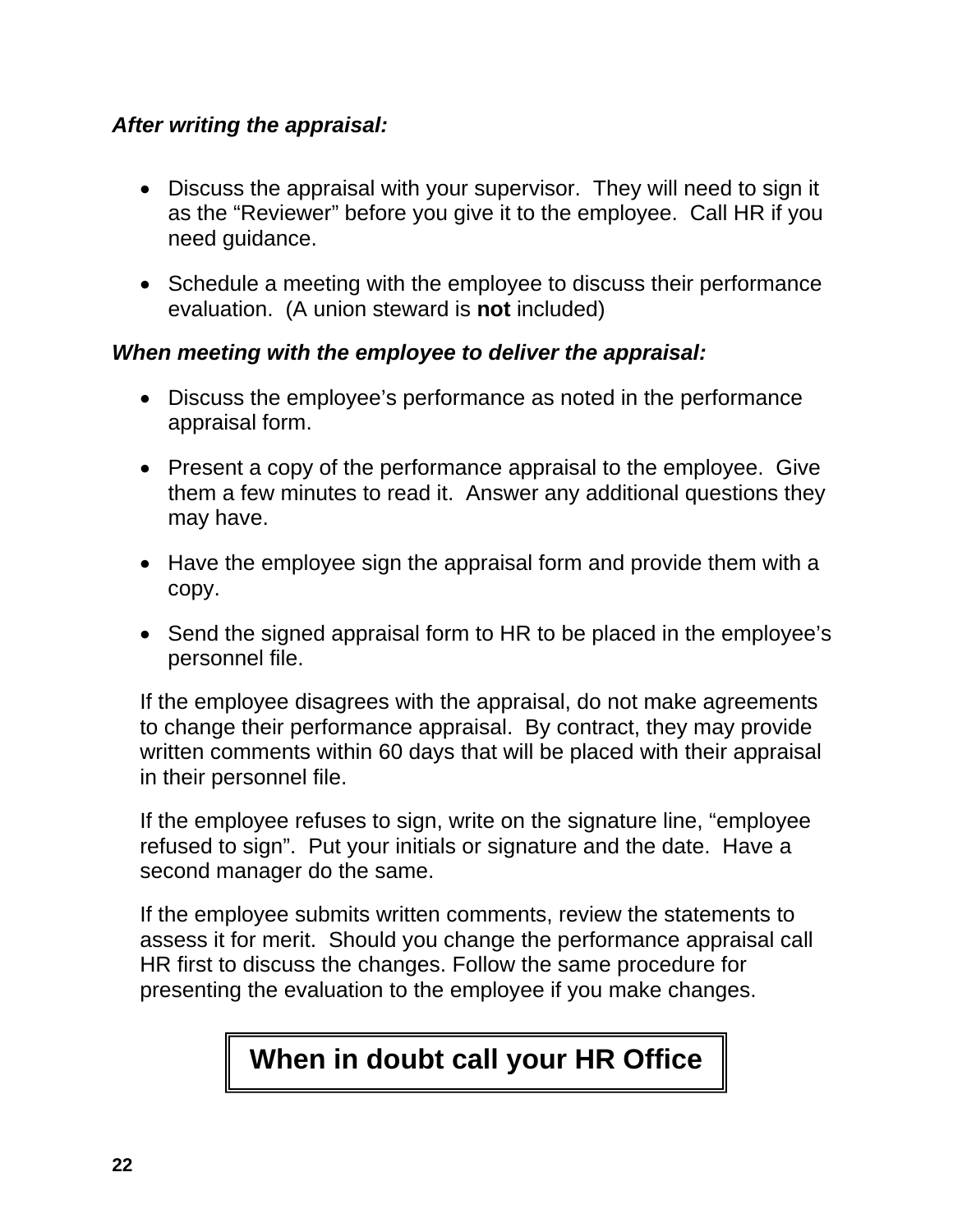#### *Making the performance appraisal complete*

The performance appraisal is **not complete** until the following items have been reviewed with the employee and their personnel file updated**:** 

- $\Box$  Position description (Revised the PD if needed)
- $\Box$  Home address and telephone number
- $\Box$  Emergency contact information
- $\Box$  Sexual Harassment and Discrimination Policy
- □ Consensual Relationships Policy
- □ [Information Security Policy](http://xpedio1.emp.state.or.us/intradoc/groups/policydocs/documents/policy/d7(1).pdf)
- □ Acceptable Use of Computing Resources Policy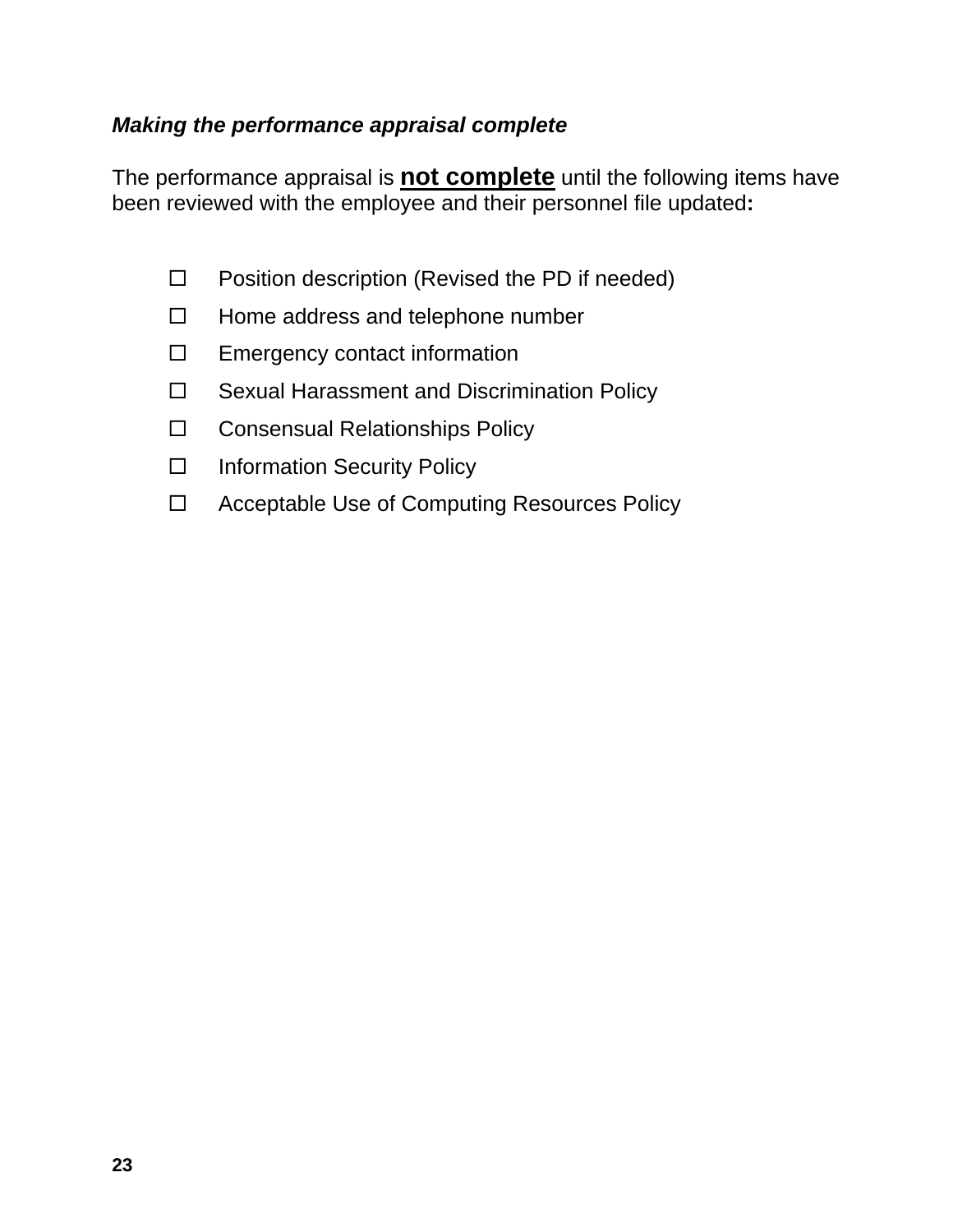# **Employee Development**

<span id="page-26-0"></span>

Developmental planning draws on the rest of the performance management cycle to support performance expectations by identifying training and skills necessary for employees to excel at their jobs.

Supervisors and managers should work with employees in developmental planning throughout the year, and help them use the resources available for this purpose. The formal performan ce appraisal provides a regular opportunity to review whether employees have the current training and skills necessary, and to develop a training plan.

At the same time, supervisors and managers should help employees plan and meet their own career and personal development goals, within resources available, and within the context of the University's mission, needs, and priorities.

The challenges associated with the changing nature of work and the workplace environments are as real for the Western Oregon University as elsewhere. Rapid change requires a skilled, knowledgeable workforce with employees who are adaptive, flexible, and focused on the future.

As a manager or supervisor, one of your key responsibilities is to develop your staff. The University recognizes that **Employee Development requires a shared responsibility** between the University, the manager, and the employee. In this partnership:

*The University* – ensures that policies and programs facilitate the continuing development of staff.